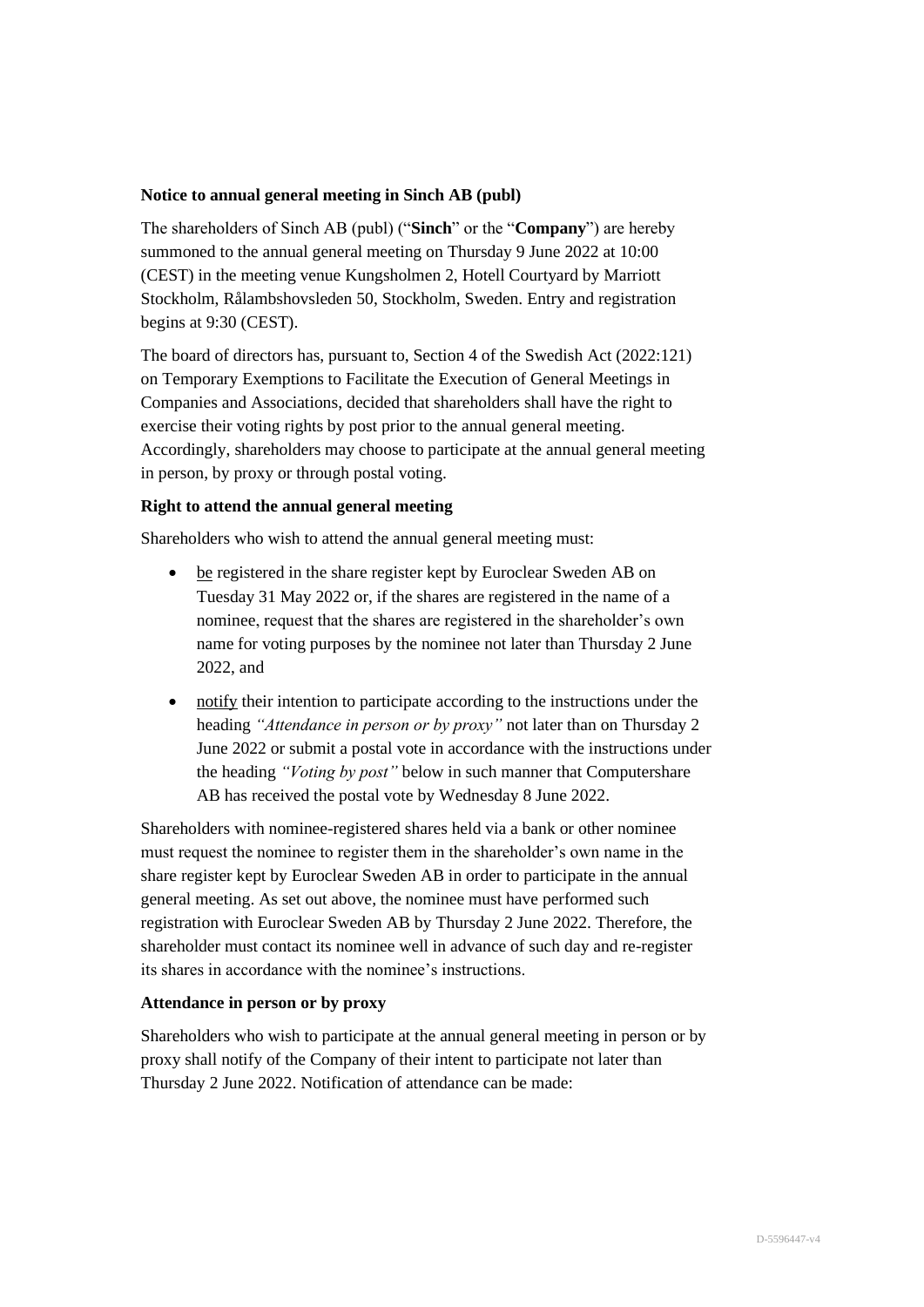- electronically through the Company's website (https://investors.sinch.com),
- by mail to Computershare AB, " AGM of Sinch AB", P.O. Box 5267, SE-102 46 Stockholm,
- by telephone  $+46-771-246400$ , or
- by e-mail proxy@computershare.se.

Notification is to include the shareholder's full name, personal/corporate identification number, address, daytime telephone number, and, if applicable, the number of accompanying advisors (no more than two) who are attending the general meeting.

Shareholders who do not wish to participate in person or exercise their voting rights by postal voting may exercise their voting rights at the annual general meeting through a proxy with a written, signed and dated power of attorney. If the power of attorney is issued by a legal entity, a copy of the certificate of registration or an equivalent authorisation document for the legal entity must be enclosed.

# **Voting by post**

Shareholders who wish to exercise their voting rights through postal voting shall use the voting form and follow the Company's instructions that are available on the Company's website (https://investors.sinch.com) and at the Company's offices, Lindhagensgatan 74, SE-112 18, Stockholm. A completed and signed voting form should be sent by mail to Computershare AB, "AGM of Sinch AB", Box 5267, SE-102 46 Stockholm. Completed forms must be received by Computershare AB by Wednesday 8 June 2022, at the latest. The completed and signed form may alternatively be submitted electronically and is then to be sent to proxy@computershare.se. Shareholders can also submit their postal votes electronically with BankID through the Company's website (https://investors.sinch.com). If the shareholder votes by proxy, a written and dated power of attorney shall be enclosed with the voting form. A proxy form is available upon request and on the Company's website (https://investors.sinch.com). If the shareholder is a legal entity, a certificate of incorporation or other authorization document shall be enclosed with the voting form.

Shareholders are not allowed to include special instructions or conditions in the postal vote. If special instructions or conditions are included, such postal vote becomes invalid. Further information and conditions can be found in the voting form.

# **Proposed agenda**

1. Opening of the meeting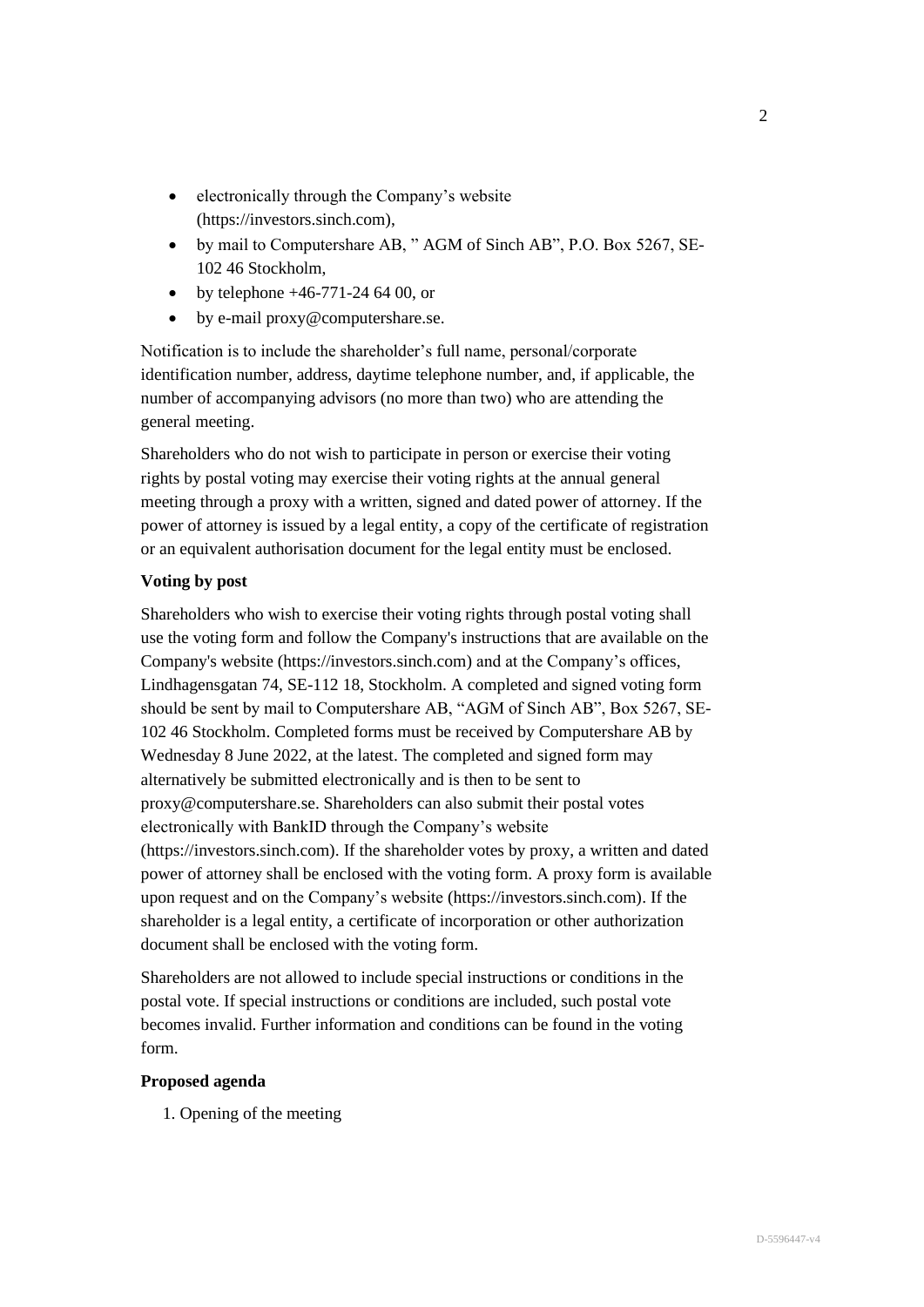2. Appointment of chairman of the meeting

3. Election of one or two persons to verify the minutes

4. Preparation and approval of the voting list

5. Approval of the agenda

6. Determination that the meeting has been duly convened

7. Presentation of the annual report and the auditors' report as well as the consolidated annual report and the auditors' group report

8. Resolution on:

a) adoption of the profit and loss statement and the balance sheet as well as the consolidated profit and loss statement and consolidated balance sheet;

b) appropriation of the Company's profit or loss according to the adopted balance sheet; and

c) discharge from liability towards the Company of the members of the board of directors and the CEO (including deputy CEO)

9. Resolution on the number of members of the board of directors and deputy members as well as auditors and deputy auditors

10. Resolution on remuneration to the board of directors and the auditors

11. Election of members of the board of directors, chairman of the board of directors and auditors

12. Resolution on the principles for the nomination committee and instructions for the nomination committee

13. Resolution on guidelines for compensation to senior executives

14. Resolution on approval of the remuneration report

15. Resolution on authorization for the board of directors to resolve on new issues of shares

16. Resolution on amendment to the articles of association

17. Resolution on incentive program 2022 and issue of warrants and employee stock options

18. Closing of the meeting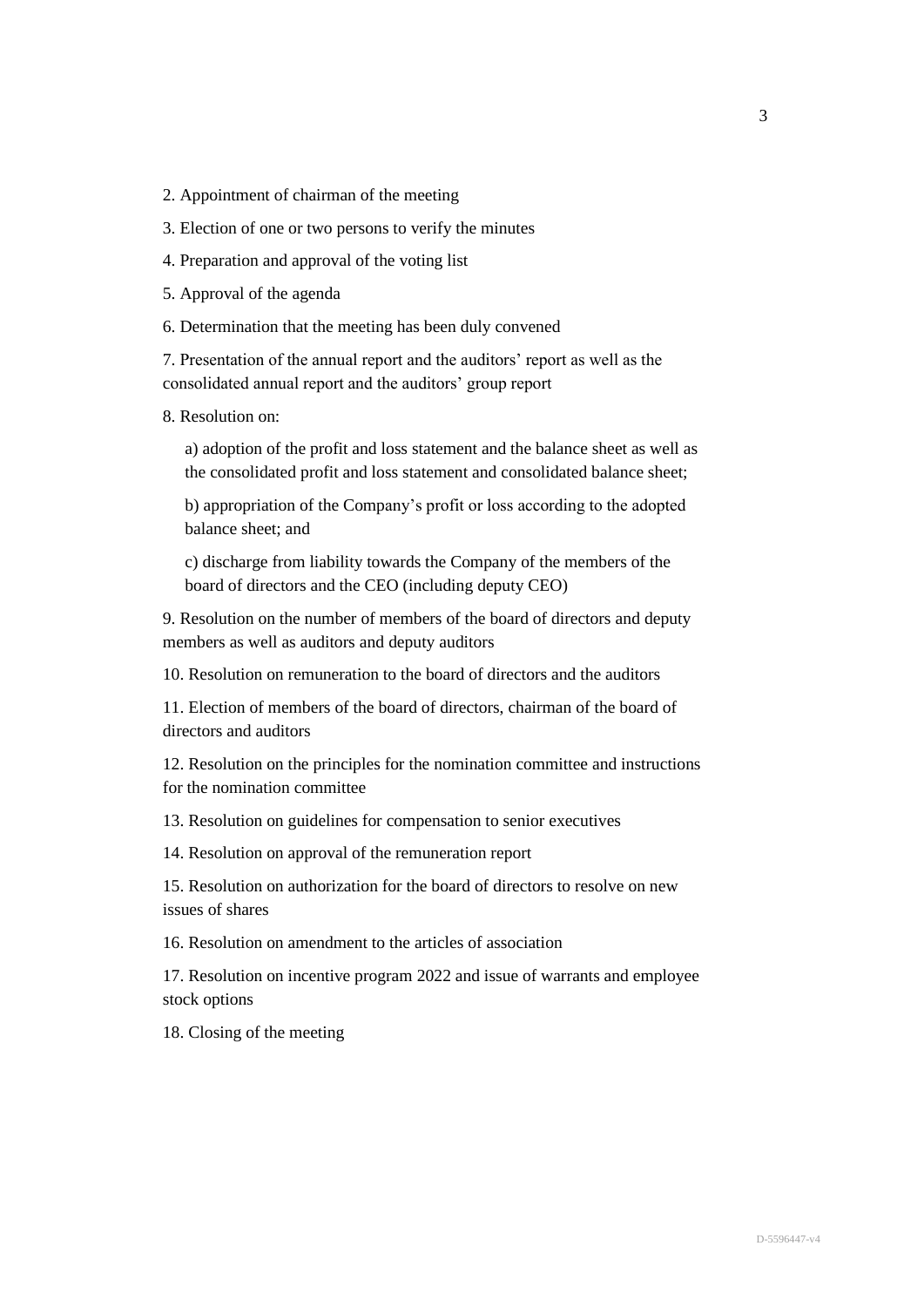### **Appointment of chairman of the meeting (item 2)**

The Company's nomination committee, consisting of Jonas Fredriksson (who represents Neqst D2 AB), Ulrik Grönvall (who represents Swedbank Robur Fonder), Tomas Risbecker (who represents AMF Pension & Fonder), Andreas Hansson (who represents SoftBank) and Erik Fröberg (chairman of the board of directors) proposes that the chairman of the board Erik Fröberg, or, in his absence, the person designated by the nomination committee, is appointed as chairman of the annual general meeting.

### **Election of one or two persons to verify the minutes (item 3)**

The board of directors proposes Jonas Fredriksson, who represents Neqst D2 AB or, in his absence, the person designated by the board of directors, as, in addition to the chairman, person to verify the minutes. Also, such assignment includes verifying the voting list and that the received postal votes are correctly reflected in the minutes.

# **Proposal for the appropriation of the Company's profit or loss according to the adopted balance sheet (item 8 b)**

The board of directors proposes that no dividend is paid for the financial year 2021.

# **Resolution on the number of board members and auditors, remuneration to the board members and auditors and election of members of the board of directors, chairman of the board of directors and auditors (items 9–11)**

The nomination committee proposes that the board of directors shall consist of six members, elected by the general meeting, with no deputy members and that the Company, in accordance with the recommendations of the audit committee, shall have a registered accounting company as auditor.

The nomination committee proposes that the remuneration shall be paid with SEK 700,000 to each of the members of the board of directors who are not employed by the Company and with SEK 1,500,000 to the chairman of the board of directors.

Remuneration shall be paid with SEK 100,000 to each of the members of the audit committee and with SEK 250,000 to the chairman of the audit committee.

Remuneration shall be paid with SEK 50,000 to each of the members in the remuneration committee and with SEK 100,000 to the chairman of the remuneration committee.

The nomination committee proposes re-election of Erik Fröberg, Renée Robinson Strömberg, Johan Stuart, Björn Zethraeus and Bridget Cosgrave as members of the board of directors and election of Hudson Smith as a new member of the the board of directors. The nomination committee proposes that Erik Fröberg shall be re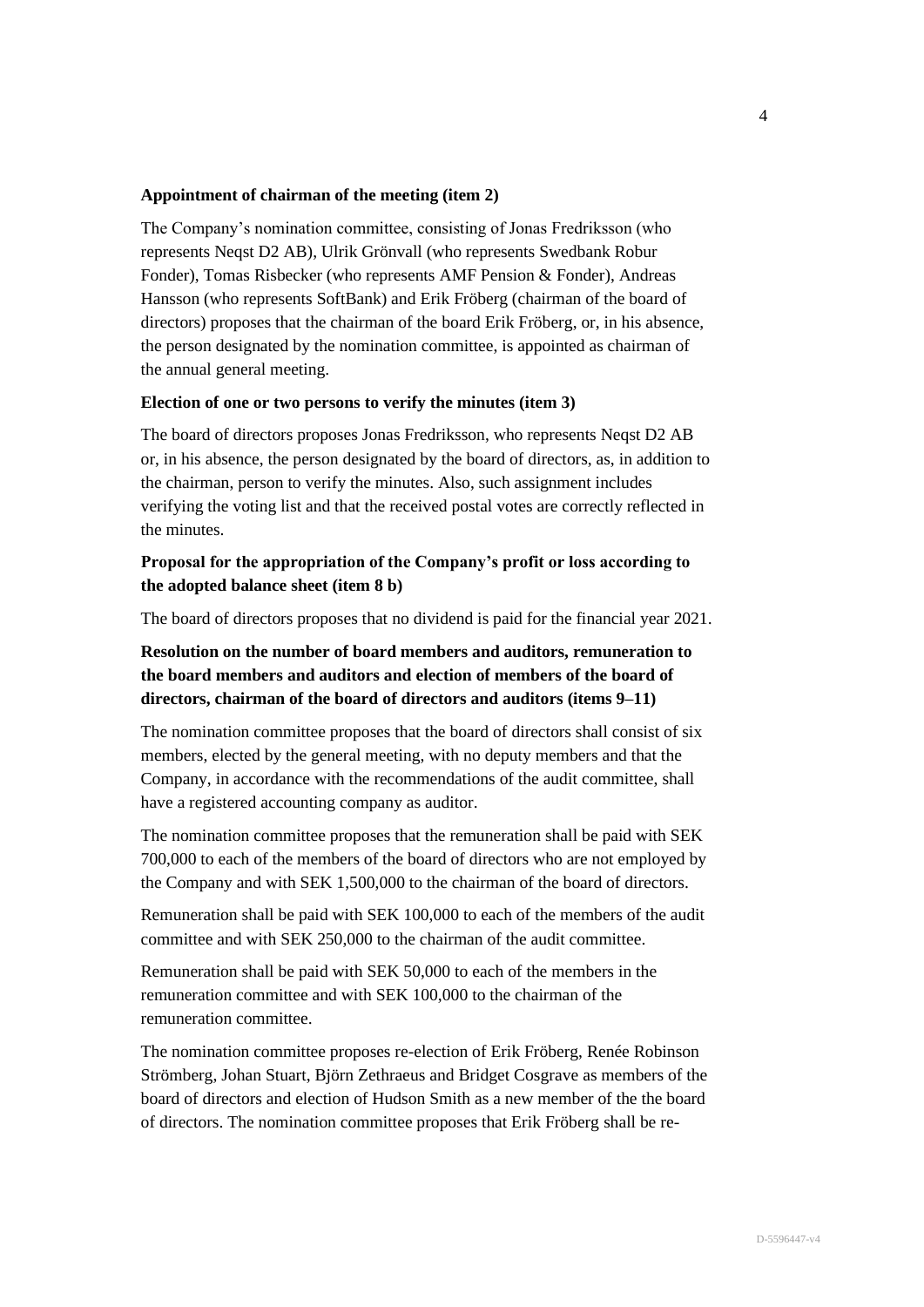elected as chairman of the board of directors. The nomination committee intends to continue to work to find an additional member of the board of directors. Information regarding any such further nomination will be communicated separately.

Luciana Carvalho has informed the nomination committee that she is not available for re-election as a member of the board of directors at the annual general meeting 2022.

A closer presentation of the proposed board members (including the nomination committee's evaluation on independence) can be found on https://investors.sinch.com/.

The nomination committee proposes, in accordance with the recommendations of the audit committee, re-election of the registered accounting company Deloitte AB as the Company's auditor and that remuneration to the auditor is paid in accordance with approved invoices.

# **Resolution on the principles for the nomination committee and instructions for the nomination committee (item 12)**

The nomination committee proposes that the election of the nomination committee for the 2023 annual general meeting shall be made according to the following model.

The general meeting assigns the chairman of the board of directors to contact the four largest shareholders or owner groups in terms of votes (including both directly registered shareholders and custodian registered shareholders), based on Euroclear Sweden AB's extract of the share register as of 30 September 2022, of which each will appoint one representative to, in addition to the chairman of the board of directors, constitute the nomination committee until a new nomination committee is appointed in accordance with the instructions of the annual general meeting 2023. If any of the four largest shareholders or owner groups decline to exercise the right to appoint a representative, the fifth largest shareholder or owner group shall be given the opportunity to exercise such right, and so on until the nomination committee consists of five members.

The majority of the members of the nomination committee shall be independent in relation to the Company and the Company's management. At least one of the members of the nomination committee shall be independent in relation to the Company's largest shareholder or group of shareholders, in terms of votes, working together with the administration of the Company. The CEO or any another member of the Company's management must not be a member of the nomination committee. Members of the board of directors may be appointed to the nomination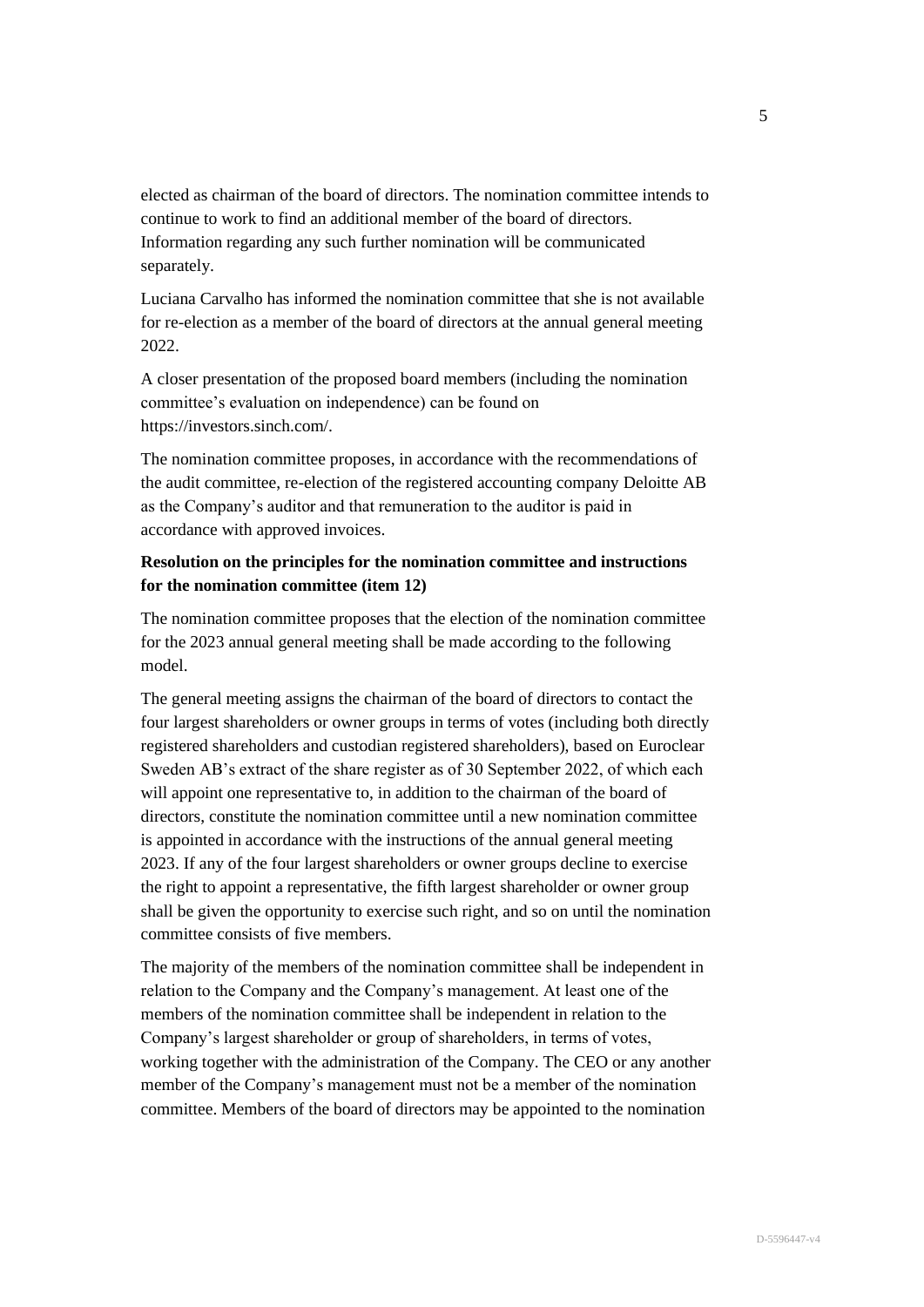committee but are not to constitute a majority of its members. If more than one member of the board of directors is appointed to the nomination committee, no more than one member may be dependent in relation to the Company's larger shareholders.

The nomination committee appoints the chairman of the committee among themselves. The chairman of the board of directors or any other member of the board of directors may not be the chairman of the nomination committee. The composition of the nomination committee must be announced no later than six months prior to the 2023 annual general meeting.

If earlier than two months prior to the annual general meeting, one or more of the shareholders having appointed representatives to the nomination committee is/are no longer among the four largest shareholders, representatives appointed by these shareholders shall resign and the shareholders who then are among the four largest shareholders may appoint their representatives. Should a member resign from the nomination committee before its work is completed and the nomination committee considers it necessary to replace him or her, such substitute member is to represent the same shareholder or, if the shareholder is no longer one of the four largest shareholders, the next largest shareholder in turn, in accordance with the principles above, but based on Euroclear Sweden AB's transcription of the share register as soon as possible after the date the representative left the committee. Changes to the composition of the nomination committee must be announced immediately.

Remuneration shall not be paid to the members of the nomination committee. The Company shall, however, pay any necessary expenses that the nomination committee may incur in its work. The term of office for the nomination committee ends when the composition of the following nomination committee has been announced.

The nomination committee shall fulfil the tasks set out in the Swedish Corporate Governance Code and shall present proposals for the following resolutions at the annual general meeting:

- a) proposal for chairman of the meeting;
- b) proposal for the board of directors;
- c) proposal for chairman of the board of directors;
- d) proposal for auditors;
- e) proposal for remuneration for the board of directors, divided between the chairman and the other members of the board of directors and any remuneration for work in the committees;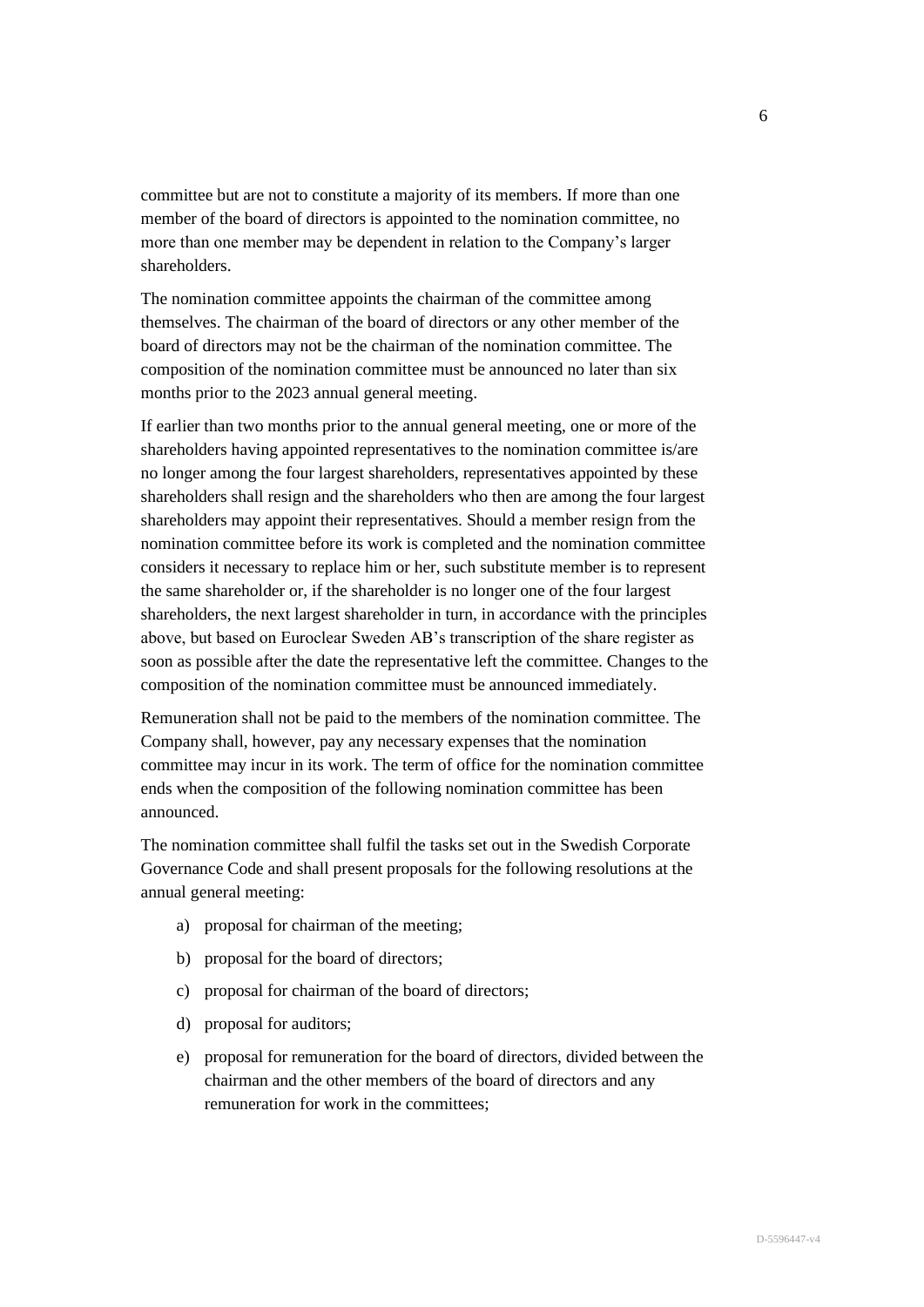- f) proposal for remuneration for the Company's auditors;
- g) proposal for principles for appointing a nomination committee for the annual general meeting; and
- h) proposal for amendments of the instructions for the nomination committee.

The nomination committee has the right, at Sinch's expense, to engage external consultants whom the nomination committee considers necessary to fulfil its task.

# **Resolution on guidelines for compensation to senior executives (item 13)**

The board of directors proposes the following guidelines for compensation to senior executives. These guidelines do not apply to any remuneration decided or approved by the general meeting. The previous guidelines were approved by the annual general meeting in 2021. The changes made are primarily linguistic.

The Company has not received any comments on the guidelines from shareholders.

The members of the senior executives' team are the members of the board of directors of the Company who have entered into an employment agreement with the Company or a group Company, the CEO, deputy CEO (if applicable) and other members of the senior executives' team who report to the before mentioned persons. The senior executives' team in the Company currently comprises 12 senior executives, including the CEO.

A prerequisite for the successful implementation of the Company's business strategy and safeguarding of its long-term interests, including its sustainability, is that the Company is able to recruit and retain qualified personnel. Compensation to the CEO and other senior executives must therefore reflect Sinch's need to recruit and motivate qualified employees by means of compensation packages perceived as fair and competitive. The board of directors is empowered to depart from the guidelines below if in a specific case there is a special cause for the deviation and a deviation is necessary to serve the Company's long-term interests, including sustainability, or to ensure the Company's financial viability.

In the preparation of the board of directors' proposal for these guidelines for compensation to the CEO and other senior executives, salary and employment conditions for employees of the Company have been taken into account by including information on the employees' total remuneration, the components of the remuneration and increase and growth rate over time, in the board of directors' basis of decision.

Compensation consists of the following components:

• Fixed base pay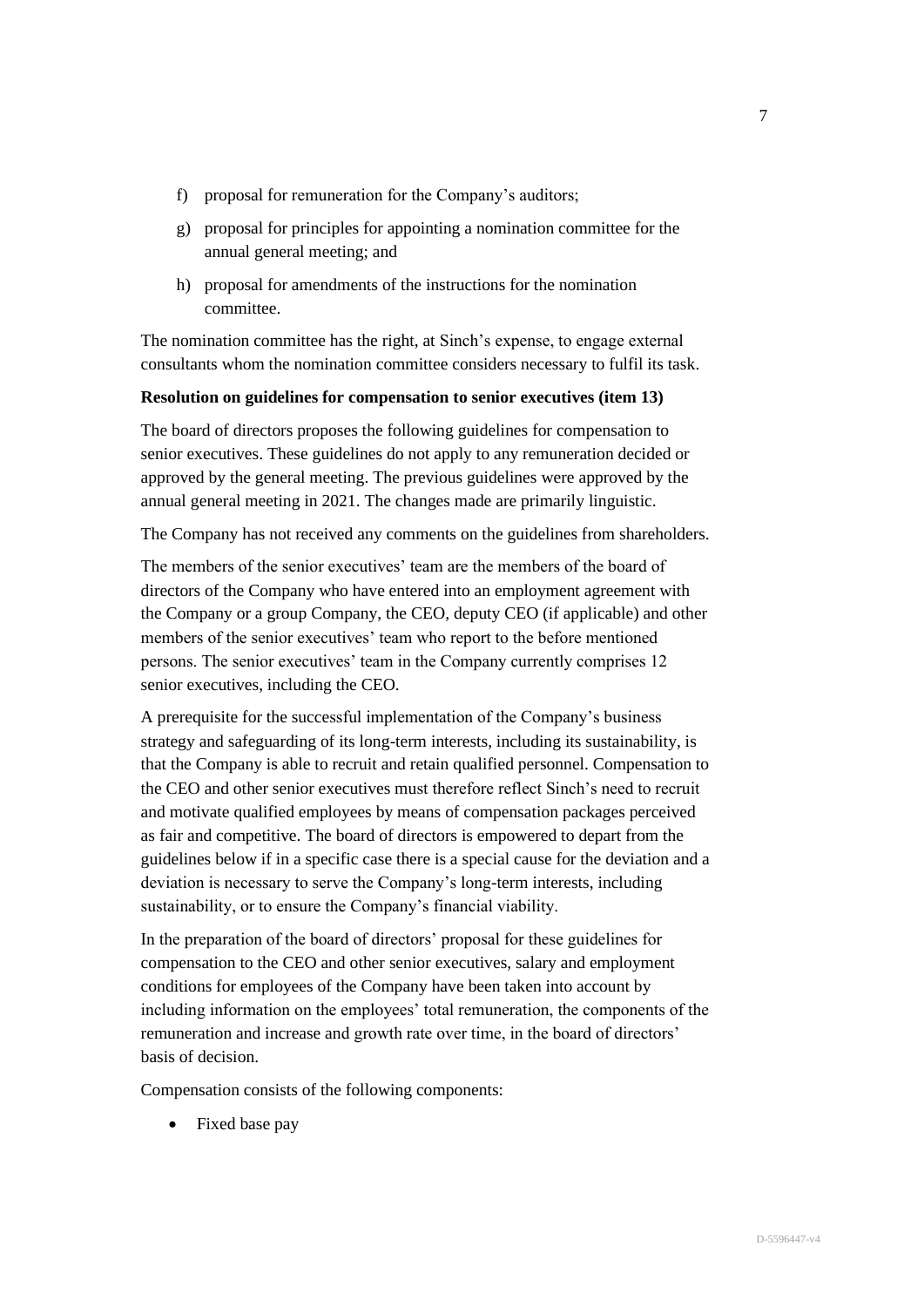- Short- and long-term variable pay
- Pension benefits
- Other benefits
- Pay during period of notice of termination or resignation

### *Fixed base pay*

The fixed base pay must be market based and reflect the employee's position, qualifications, experience and individual performance.

### *Short-term variable pay*

Short-term variable pay must be measured against predefined financial performance targets. Non-financial objectives may also be used to sharpen focus on achieving the Company's strategic plans. Objectives must be specific, clear, measurable, subject to deadlines and adopted by the board of directors. They shall further be designed to contribute to the Company's business strategy, long-term interests and sustainability. To which extent the criteria for awarding variable remuneration has been satisfied shall be evaluated/determined when the relevant measurement period has ended.

The remuneration committee is responsible for the evaluation so far as it concerns variable remuneration to the CEO and other senior executives. However, for variable remuneration to other senior executives, the CEO is responsible for the evaluation.

Levels and targets for variable pay are suggested annually by the CEO for other senior executives and approved by the board of directors. Levels and targets for the CEO are defined by the board of directors. Short-term variable pay may not exceed 30 per cent of the fixed base pay, as management compensation should be focused on Long Term Incentives.

#### *Long-term variable pay*

Long-term variable pay may encompass share-related incentive programs. These guidelines do not apply to remuneration decided or approved by the general meeting. Accordingly, these guidelines do not apply to the Company's sharerelated incentive programs LTI 2016, LTI 2018, LTI 2019, LTI 2020, LTI II 2020, LTI 2021, LTI II 2021 and the proposed LTI 2022. Each year, the board of directors evaluates whether a long-term share-related incentive program should be proposed to the annual general meeting. The purpose of offering a share-related incentive program is to ensure that the interests of senior executives coincide with those of the Company's shareholders. Individual, long-term ownership among key individuals can be expected to stimulate keener interest in the business and its profitability, increase motivation, and enhance the sense of belonging with the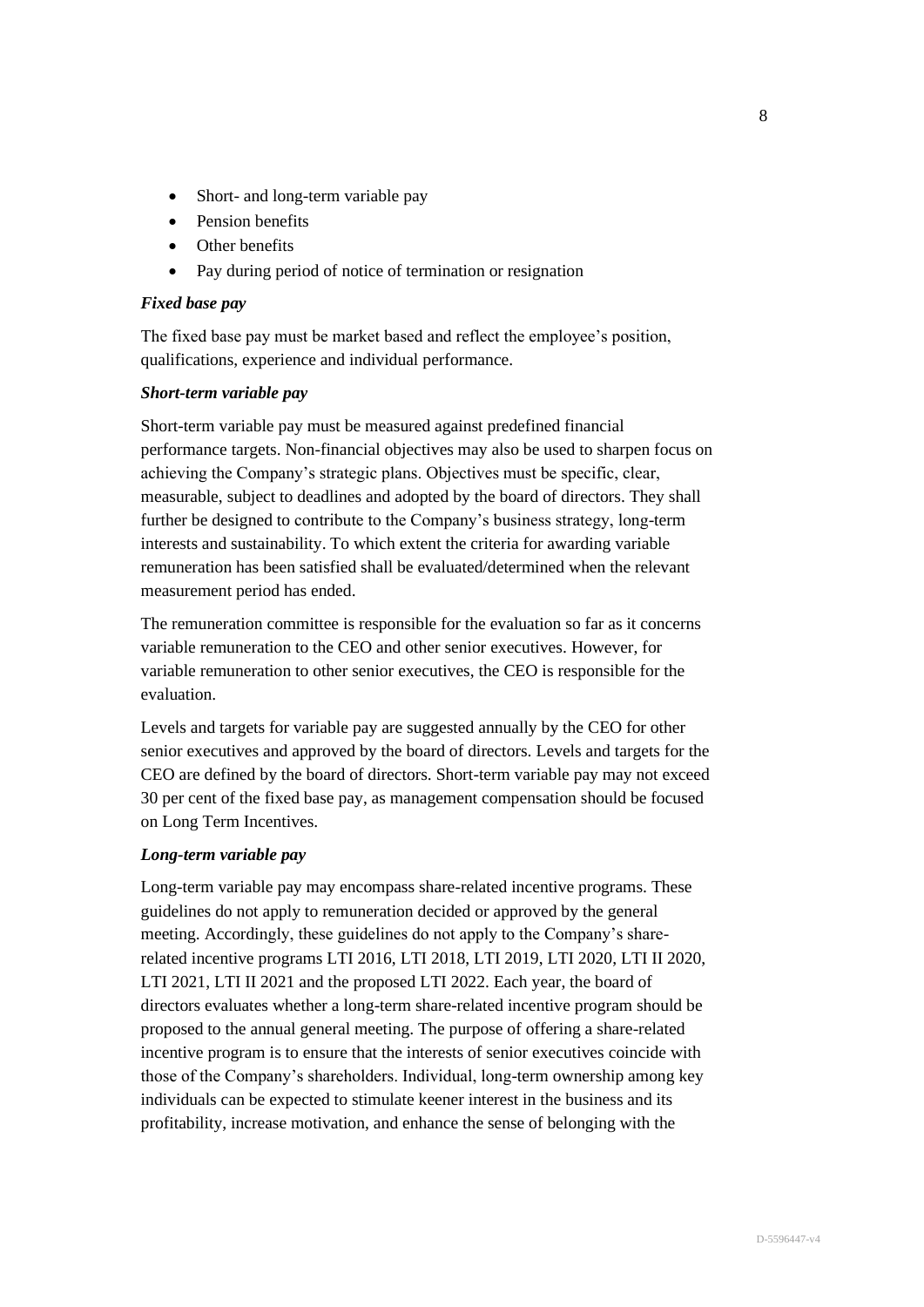Company and thereby contribute to the Company's business strategy, long-term interests and sustainability. Long-term share-related incentives also helps to retain and attract when recruiting new executives.

### *Market based compensation*

The Company has acquired high quality benchmark data from third party sources to secure that compensation to the CEO and other senior executives reflects what is offered to executives in comparable positions in other companies. Market rate is also secured through recruitment processes, in the cases where executives are recruited externally.

# *Pensions*

Pension benefits for the CEO and other senior executives must reflect customary market terms, compared with that which generally applies to executives in comparable positions in other companies, and should normally be based upon defined contribution pension plans. Retirement occurs at the relevant/applicable retirement age. Pension benefits may not exceed 35 per cent of the fixed base pay to the extent higher contributions follows from an applicable collectively agreed pension plan.

# *Other benefits*

Other employee benefits may, among other things, consist of health insurance and fitness/wellness programs. The costs for such benefits may not exceed 6 per cent of the fixed base pay.

# *Pay during period of notice*

As a general rule, employment agreements entered into between the Company and senior executives shall be on an indefinite basis. If the Company terminates the CEO's employment, the period of notice shall be a maximum of six months. If the CEO resigns, the period of notice shall be six months. A period of notice applies between the Company and other senior executives of three to six months, whether the employee resigns or is terminated. Fixed base pay and any severance pay during a period of notice shall not exceed an amount equivalent to the fixed base pay for one year.

#### *Compensation to company founders*

Compensation to founders of the Company is subject to approval by the board of directors. Founders are excluded from the requirement of market-based pay, i.e. their compensation and benefits may be below market, as they are compensated through their ownership in the Company.

Compensation consists of the following components: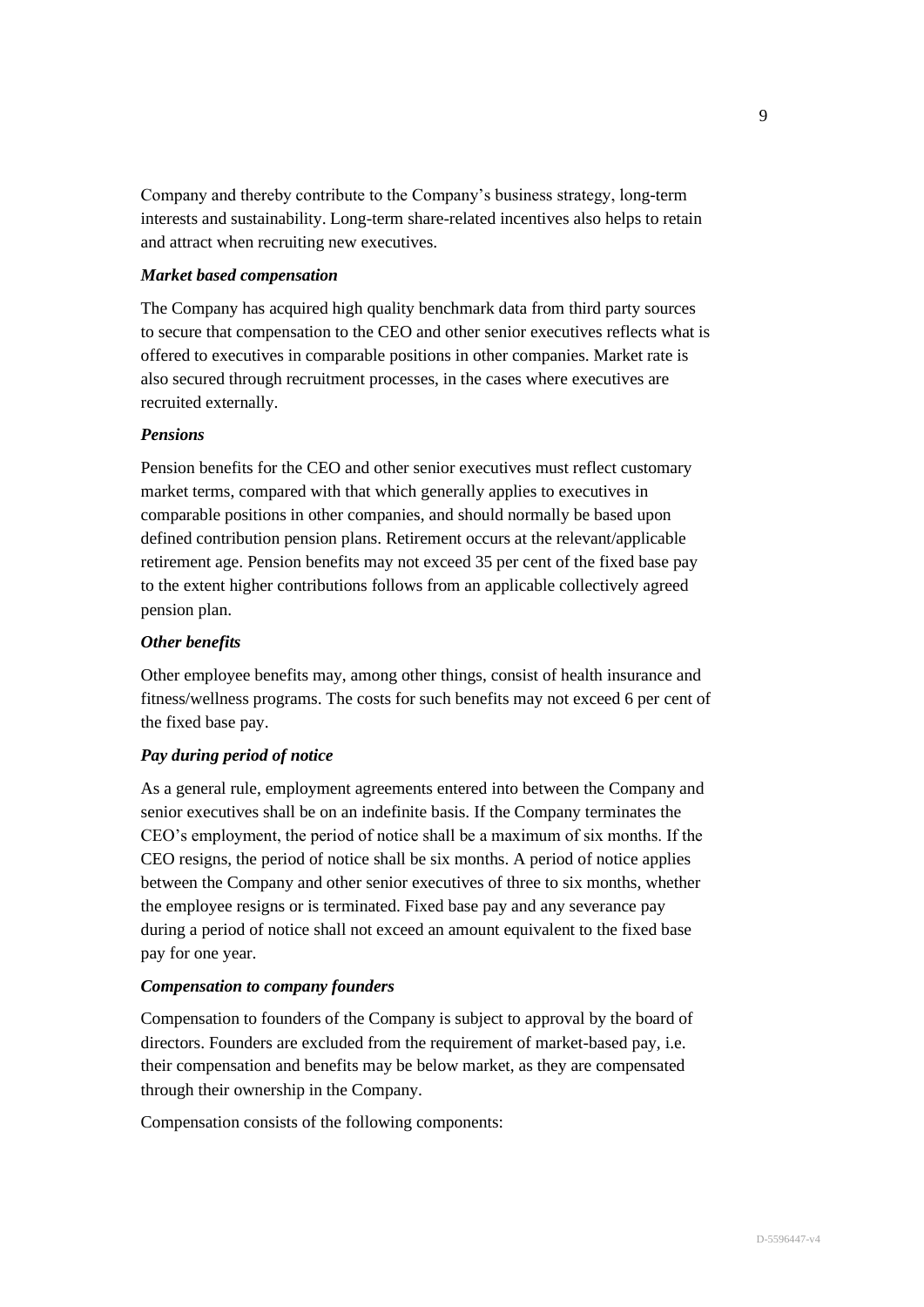- Fixed base pay
- Pension benefits
- Additional vacation entitlement
- Pay during period of notice of termination or resignation

If a founder is temporarily covering another management position, the founder will be compensated during this period with a base pay equal to the person in the management team with the lowest salary at the time, excluding other founders.

### *Approval*

Changes in terms, conditions and compensation to the CEO is subject to approval from the chairman of the board of directors. Day to day costs such as travel expenses for the CEO are approved by the CFO, and quarterly summaries are sent to the chairman of the board of directors. New recruitments, salary changes and other significant changes for other senior executives than the CEO are subject to approval from the chairman of the board of directors, whereas minor adjustments, and day to day costs are approved by the CEO. Payout of fixed base pay is prepared by local payroll departments and are approved before payout by the local HR representative. Payout of short-term variable pay is subject to approval from the CEO as regards other senior executives and from the chairman of the board of directors as regards the CEO. Eligibility for share-related incentive program must be approved by the board of directors based on the proposal approved at the annual general meeting.

### *Controls and decision-making process*

The Company has a remuneration committee which consists of two members of the board of directors. The chairman of the board of directors is also chairman of the remuneration committee.

The remuneration committee shall, in relation to the board of directors, have a preparatory function in respect of principles for remuneration, remuneration and other terms of employment regarding the senior executives.

Consequently, the remuneration committee shall prepare a proposal in respect of guidelines for compensation to senior executives, which the board of directors shall present to, and which shall then be resolved upon by the annual general meeting. The remuneration committee shall also evaluate the application of the guidelines resolved upon by the annual general meeting.

The board of directors shall at least every fourth year or upon material changes to the guidelines make a proposal on guidelines to be resolved by the annual general meeting.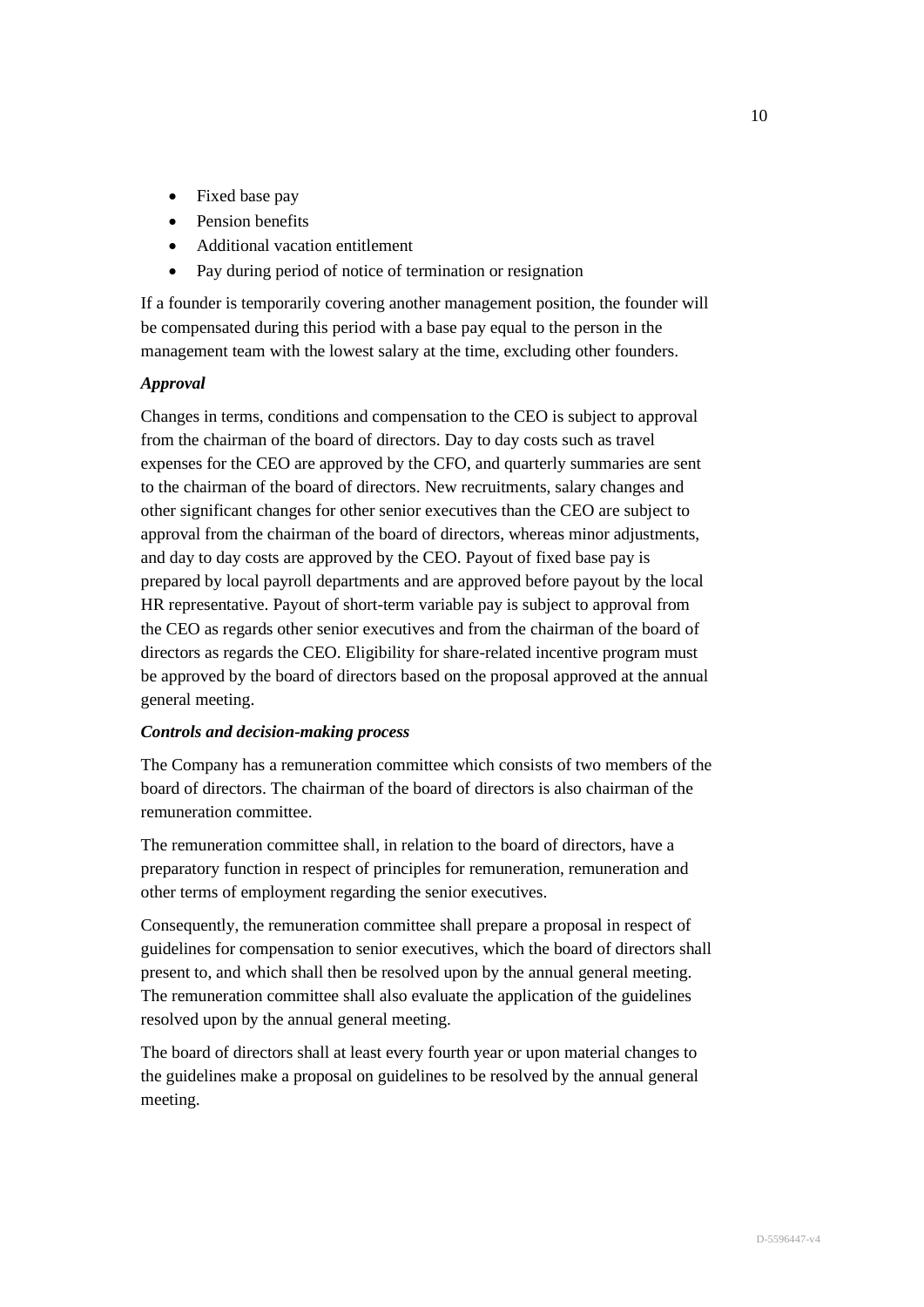The guidelines shall be applied in relation to every commitment on compensation to senior executives and every change in such commitment, which is resolved after the annual general meeting at which the guidelines were adopted. Thus, the guidelines have no impact on already pre-existing contractually binding commitments. Guidelines resolved upon may also be amended by way of a resolution by any other general meeting.

Further, the remuneration committee shall, within the scope of the guidelines resolved upon by the annual general meeting, prepare proposals regarding remuneration to the CEO and other senior executives. The remuneration committee shall annually evaluate the CEO's performance.

Further, the remuneration committee shall observe and evaluate programs for variable compensation to the senior executives which are ongoing or finished during the year as well as the Company's current remuneration structure and remuneration levels.

Furthermore, the remuneration committee shall annually prepare a remuneration report regarding the compensation to the senior executives. The remuneration report shall be made available to the shareholders on the Company's website by the remuneration committee no later than three weeks prior to the annual general meeting. Within the scope and on the basis of the guidelines, the board of directors shall annually decide on the specific revised remuneration terms for each senior executive and make such other decisions on compensation to senior executives that may be required. The CEO or other senior executives shall not participate in the remuneration committee's and the board of directors' processing of and resolutions regarding remuneration-related matters in so far as they are affected by such matters.

Compliance with guidelines is controlled annually through the following activities:

- Collection of documented annual targets for short-term variable pay
- Random samples of salary payout approvals
- Sample reports from payroll systems to identify any out of the ordinary payouts

The results of the controls are summarized and reported to the remuneration committee.

### **Resolution on approval of the remuneration report (item 14)**

The board of directors proposes that the annual general meeting resolves to approve the remuneration report pursuant to Chapter 8, Section 53 a of the Swedish Companies Act.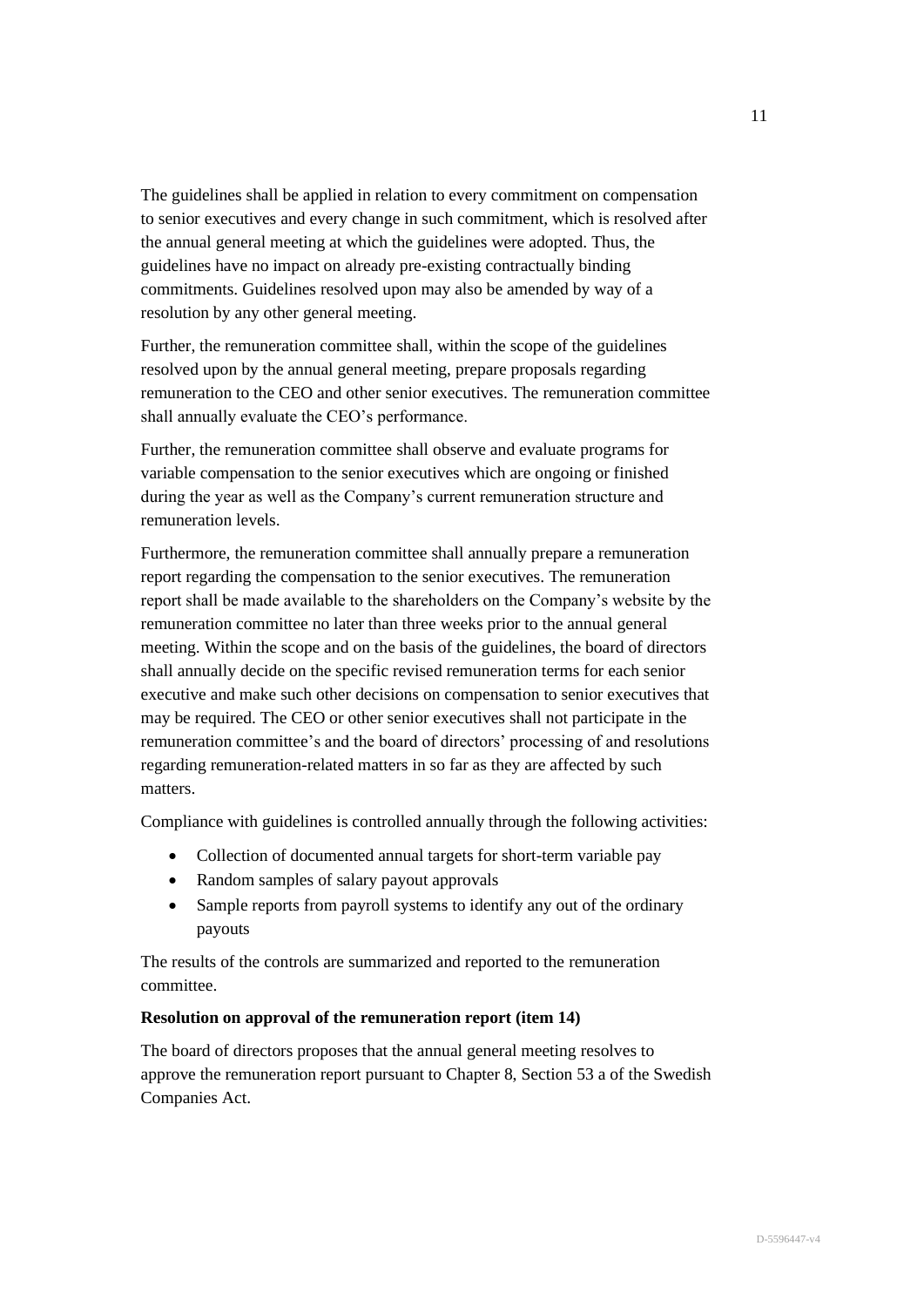# **Resolution on authorization for the board of directors to resolve on new issues of shares (item 15)**

The board of directors proposes that the meeting authorizes the board of directors to, on one or several occasions, until the next annual general meeting, resolve on new issues of shares to be paid in cash, in kind or by way of set-off or otherwise on terms and conditions and that such new issue can be performed with deviation from the shareholders' preferential rights. The issues are to be performed on market conditions, taking into account any discount on market terms. The reason for the authorization and the reason for the possible deviation from the shareholders' preferential rights is to enable capital raisings for the acquisition of companies, or parts of companies, and for the operations of the Company. The board of directors is entitled to resolve on share issues causing an increase of the Company's share capital of at most 10 per cent of the Company's registered share capital at the time the board of directors first utilizes the authorization.

### **Resolution on amendment to the articles of association (item 16)**

The board of directors proposes that the annual general meeting resolve to amend of the articles of association pursuant to the following:

That Article 4 is amended according to the following: *Current wording:*

*The share capital shall be no less than SEK 2,500,000 and no more than SEK 10,000,000.*

*Proposed wording:*

*The share capital shall be no less than SEK 7,000,000 and no more than SEK 28,000,000.*

That Article 5 is amended according to the following: *Current wording*

*The number of shares shall be no less than 250,000,000 and no more than 1,000,000,000.*

*Proposed wording:*

*The number of shares shall be no less than 700,000,000 and no more than 2,800,000,000.*

That Article 8 be incorporated:

*The Board of Directors may collect power of attorneys pursuant to Chapter 7, Section 4 second paragraph of the Swedish Companies Act (2005:551).*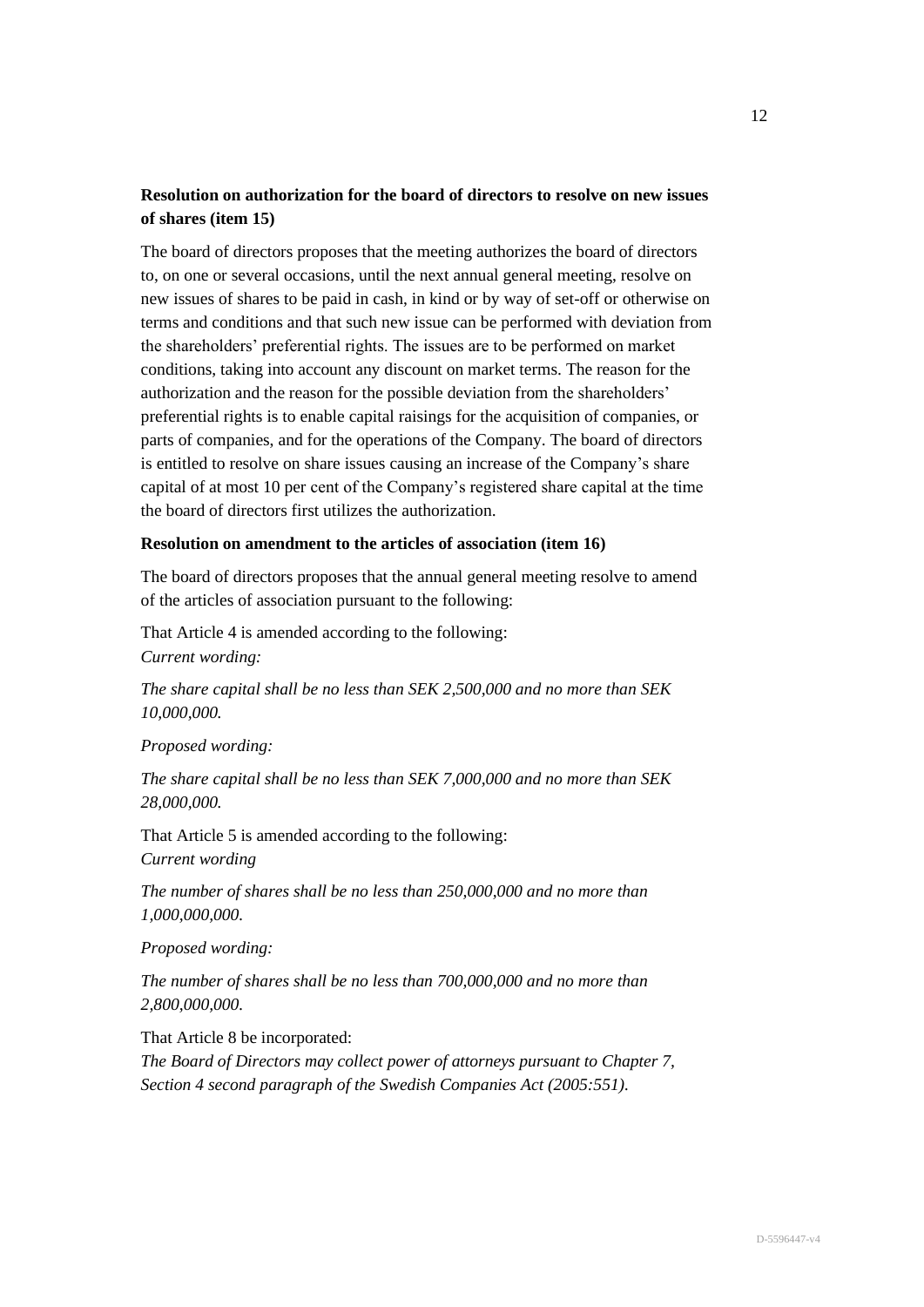*The Board of Directors may before a General Meeting resolve that the shareholders shall be entitled to vote by post prior to the General Meeting. If the Board of Directors so decides, postal voting shall be possible by electronic means.*

That Article 9 be incorporated:

*Anyone who is not a shareholder in the Company shall, under the terms determined by the Board of Directors, have the right to attend or otherwise follow the negotiations at the general meeting.*

As a result of the addition of articles 8 and 9, it is proposed that the paragraphs in the articles of association is renumbered, whereby the previous article 8 will become article 10, the previous article 9 will become article 11 and the previous article 10 will become article 12.

# **Resolution on incentive program 2022 and issue of warrants and employee stock options (item 17)**

# *Background and reasons*

In recent years, the Company has carried out multiple strategic acquisitions and has thereby significantly expanded its workforce, product offering and go-to-market capabilities. In addition, in order to support continued profitable growth and ensure strong execution through delegated responsibility, Sinch has recently implemented a new operating model with five (5) separate business units, each headed by a Business Unit President having full Profit & Loss responsibility and each being members of the Sinch management team. The recent acquisitions and new operating model, as well as recent volatility in the Company's share price, implies an increasing need to attract, retain and reward senior executives and key personnel.

Since the Company's IPO in 2015, the Company has implemented several sharerelated incentive programs, of which one program, LTI 2016, has reached full maturity with no more outstanding stock options or warrants.

In view of the Company's development and new operating structure, the board of directors have identified a need to implement a long-term incentive program ("**LTI 2022**") for senior executives, key personnel and other employees in the group, in accordance with this proposal.

The proposal has been based on the assessment of the board of directors that it is important, and in the interest of all shareholders, to create even greater participation in the group's development for current and future senior executives, key personnel and employees of the group, including recent acquisitions. The board of directors also considers it important to be able to attract talent over time,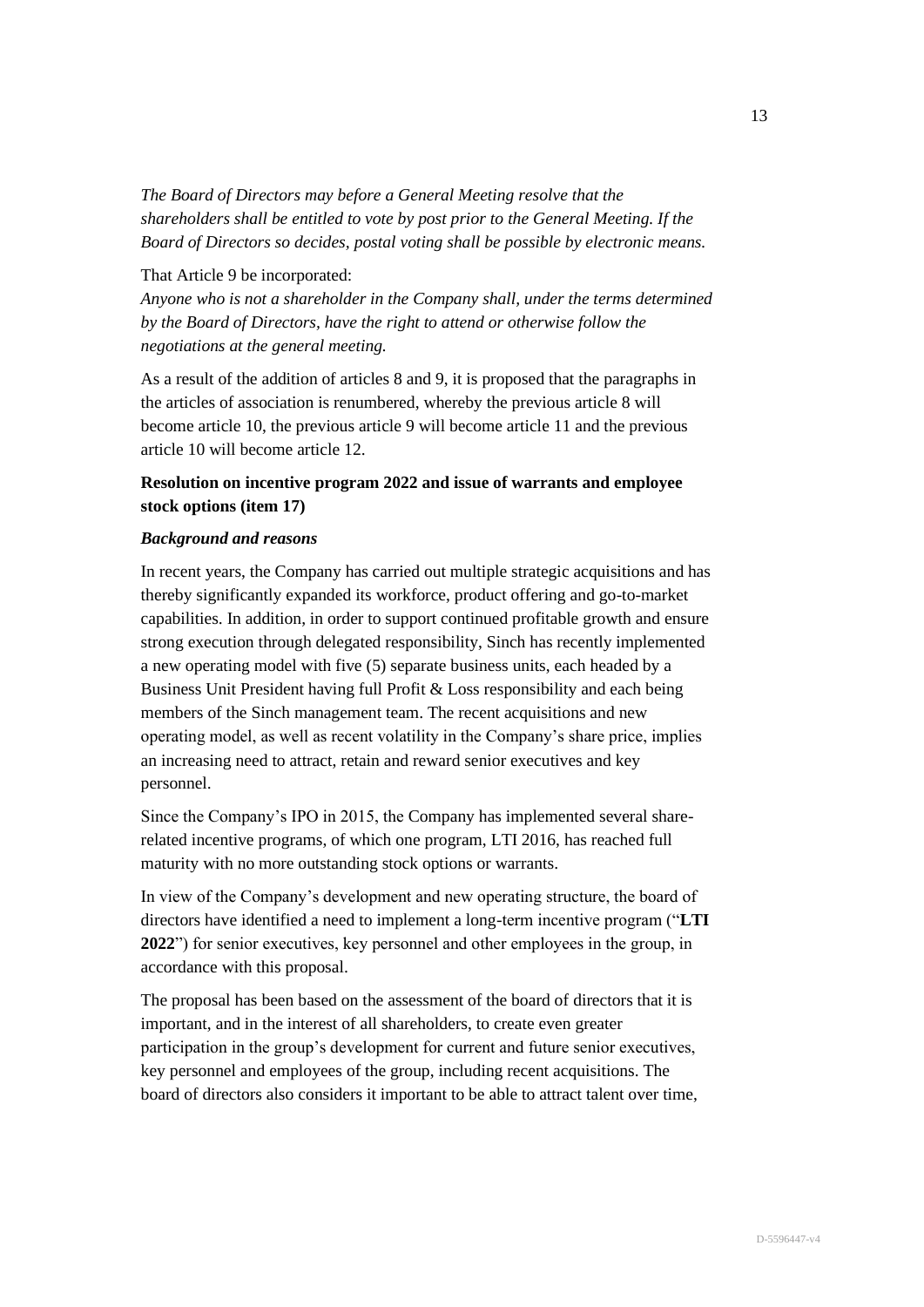to encourage continued employment and to maintain a satisfactory employee retention level.

In view of the above, the board of directors proposes that the general meeting resolves to implement the LTI 2022 in accordance with items (a)–(d) below. The resolutions under items (a)–(d) below are proposed to be conditional upon each other and for that reason it is proposed that all resolutions are to be passed as one resolution. LTI 2022 is proposed to include up to approximately 925 current and future senior executives and key personnel within the Sinch group.

# *Proposal regarding the adoption of LTI 2022 (item (a))*

LTI 2022 comprises five (5) series. Series 1–3 consist of warrants (Sw. *teckningsoptioner*) to be transferred to members of the group management and selected key personnel in Sweden. The warrants of series 1 have a term of approximately 3.3 years, the warrants of series 2 have a term of approximately four (4) years and the warrants of series 3 have a term of approximately five (5) years, and the holders are entitled to exercise the warrants to subscribe for shares during a period of three (3) months before the end of the term of each series of warrants.

Series 4 of LTI 2022 comprises employee stock options which will be granted to employees within the Sinch group outside Sweden.

Series 5 of LTI 2022 comprises employee stock options which will be granted to employees (other than members of the group management and selected key personnel) within the Sinch group in Sweden.

The board of directors proposes that the general meeting resolves to issue not more than 25,000,000 warrants in total. Not more than 1,500,000 warrants may be issued in series 1–3 (of which not more than 500,000 warrants may be issued in series 1, not more than 500,000 warrants may be issued in series 2 and not more than 500,000 warrants may be issued in series 3). Further, not more than 23,500,000 warrants may be issued in order to secure delivery of shares upon exercise of stock options to participants in LTI 2022 series 4 and 5.

The right to subscribe for the warrants of series 1–5 shall vest in the wholly-owned subsidiary Sinch Holding AB (the "**Subsidiary**"), which company shall transfer the warrants of series 1–3 to members of the group management and selected key personnel in Sweden, and hold warrants of series 4 and 5 to ensure delivery of shares upon exercise of stock options within the frame of LTI 2022 series 4 and 5. Each warrant entitles the holder to subscribe for one (1) share in the Company. The warrants shall be issued without consideration to the Subsidiary.

Below is a description of the terms and conditions for each of the LTI 2022 series  $1-5.$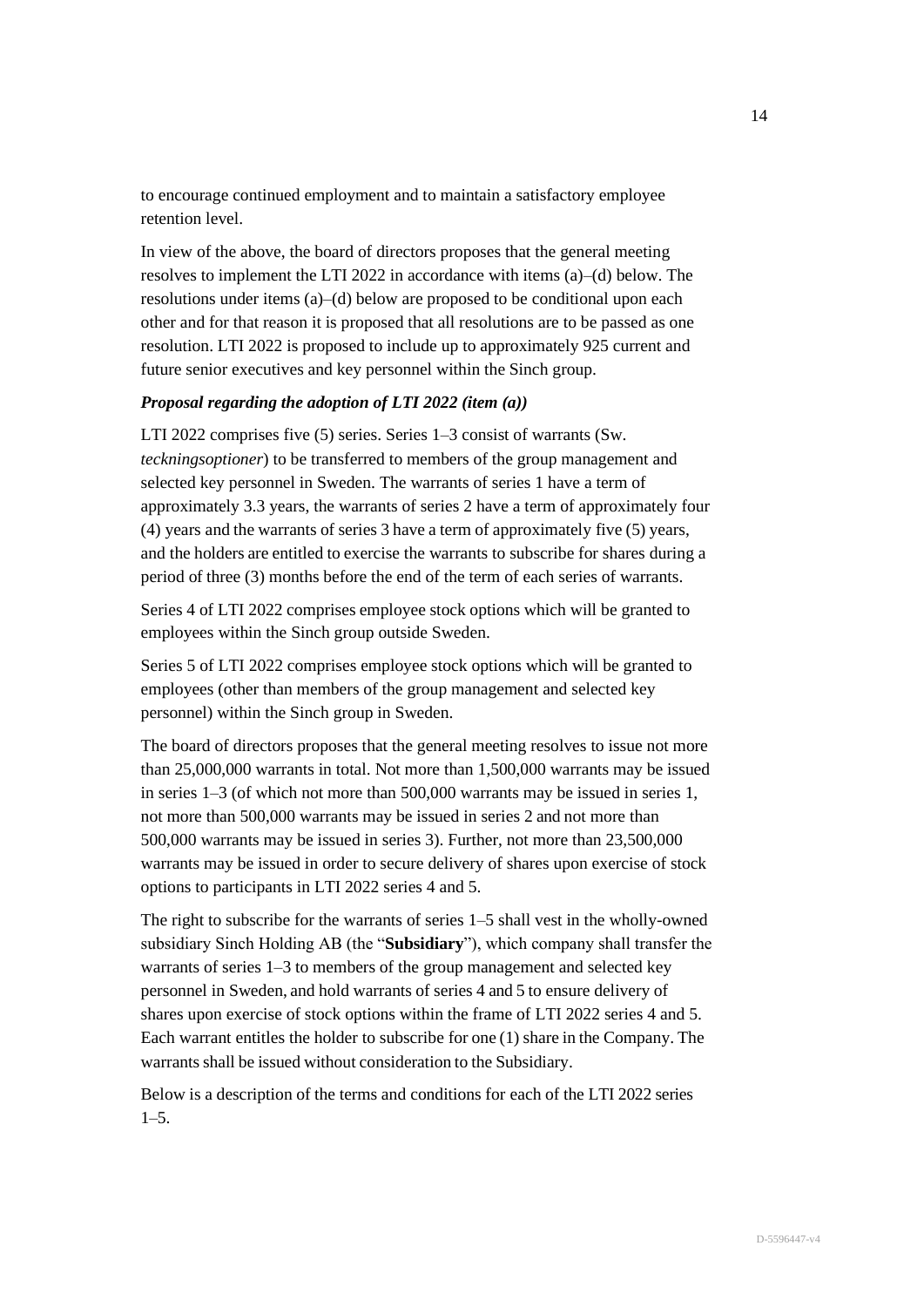# *Series 1–3 – Warrants*

The Subsidiary will transfer the warrants in series 1–3 to participants at a price corresponding to the market value of the warrants (the warrant premium).

Each warrant of series 1, 2 and 3, respectively, entitles the holder to subscribe for one (1) share in the Company during the exercise period for each respective series at an exercise price corresponding to 130 per cent, 140 per cent and 150 per cent, respectively, of the volume-weighted average price for the Company's share on Nasdaq Stockholm during the period from and including 25 May 2022 up to and including 9 June 2022 (rounded to the nearest full SEK 0.1, where SEK 0.05 shall be rounded up). However, the exercise price may not be less than the share's quota value (currently SEK 0.01). Day without price quotation shall not be included in the calculation.

The exercise periods for exercising the warrants for subscription of shares under each series are as follows:

- Series 1: from and including 30 June 2025 up to and including 30 September 2025;
- Series 2: from and including 30 March 2026 up to and including 30 June 2026; and
- Series 3: from and including 30 March 2027 up to and including 30 June 2027.

The issued warrants of series 1–3 shall, with deviation from the shareholders' preferential rights, be subscribed for by the Subsidiary, a wholly-owned subsidiary of the Company, whereafter the Subsidiary shall offer warrants to participants. The notification period, during which notice of acquisition of warrants shall be made by participants, shall indicatively start on 13 June 2022. Transfer of warrants series 1– 3 to participants shall be made at a price corresponding to the market value of the warrants (the warrant premium) calculated according to an established valuation model (the Black & Scholes model) and determined in connection with the first day of the notification period. The board of directors of the Company shall be authorized to postpone the notification period during which notice of acquisition of warrants shall be made by participants. Warrants shall also be available to future new employees. For acquisitions made by future new employees, the terms shall be the same or equal to the terms that are set out in this resolution. This means, *inter alia*, that such acquisitions shall take place based on the market value of the warrants at such point in time, and that the board of directors shall set forth an equivalent notification period for new employees whose acquisitions take place after the initial notification period. The valuation of the warrants shall be made by an independent appraiser or audit firm.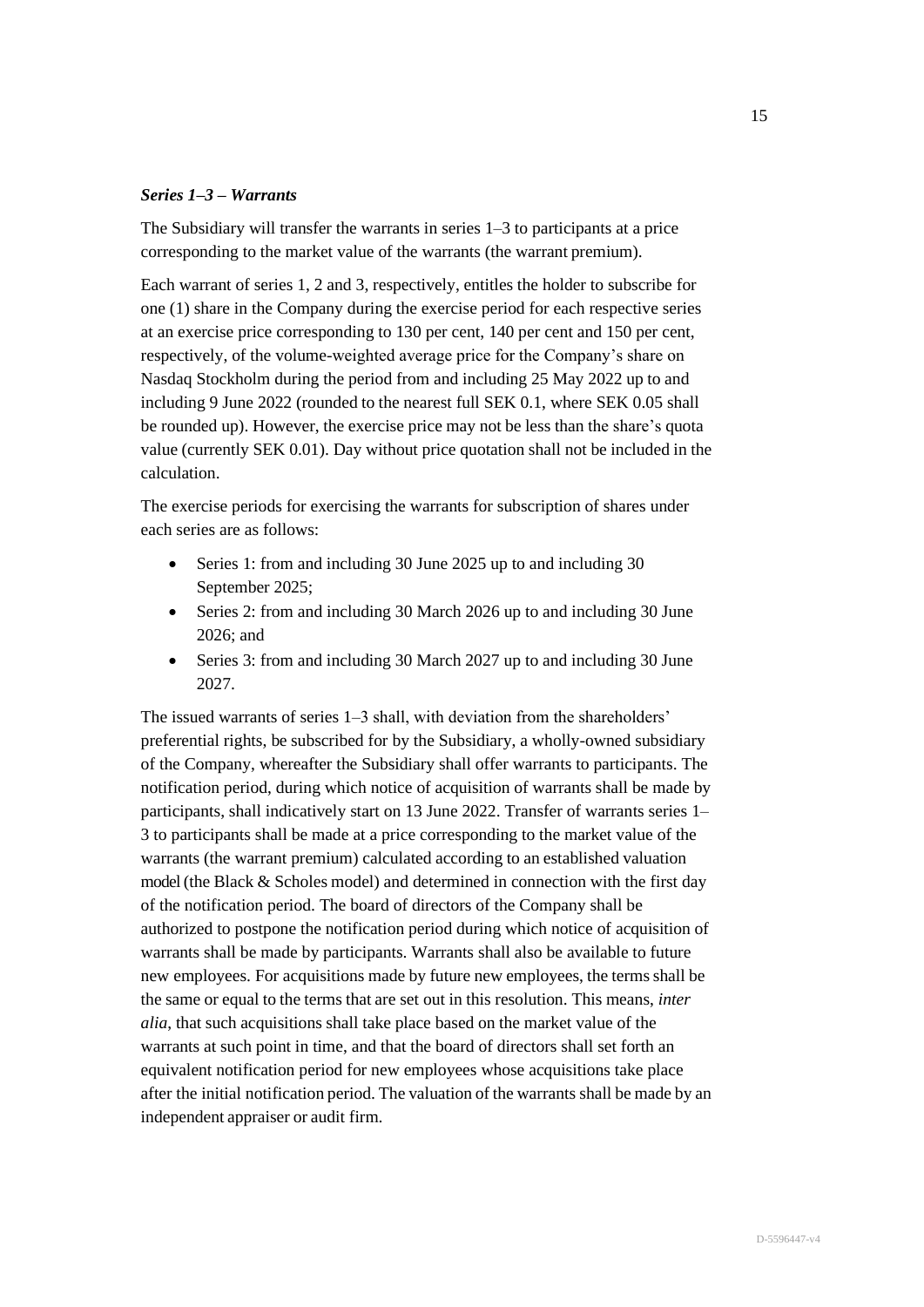Since the warrants are acquired by the participants at market value, there are no performance conditions that need to be fulfilled in order to be offered to acquire warrants or in order to exercise warrants for subscription of shares. However, the Company will, in connection with the transfer of the warrants to the participants, reserve a pre-emption right regarding the warrants if the participant's employment or assignment within the group is terminated or if the participant wishes to transfer its warrants.

# *Series 4 – Employee stock options to participants outside Sweden (with warrants as hedging arrangement)*

Each employee stock option entitles the employee to acquire one (1) share in the Company in accordance with the following terms and conditions:

- The employee stock options will be granted without consideration.
- Employee stock options may be granted to current and future employees of the Sinch group who work outside of Sweden.
- Each employee stock option entitles the holder to acquire one (1) share in the Company at an exercise price equal to the fair market value of the share, as determined by the closing price of the Company's share on Nasdaq Stockholm on the last trading day immediately preceding the date of grant of each stock option (however, the exercise price may not be less than the shares' quota value (currently SEK 0.01)).
- Although the allocation of employee stock options is differentiated between employees with reference to, inter alia, position, responsibility and working performance, as well as participation and stock options or warrants held in previously established incentive programs of the Sinch group, there are no defined performance conditions that need to be fulfilled in order to be granted employee stock options. However, the employee stock options are subject to both performance and time-based vesting conditions as set out below.
- Provided that the holder's employment within the Sinch group has not been terminated as of a vesting date, and that the applicable Performance Condition (as defined below) has been satisfied as of the applicable vesting date, the employee stock options will vest on (i) the first anniversary of the date of grant (the "**Initial Vesting Date**") with respect to 25 per cent of the total number of stock options granted to a participant, and (ii) the last day of each of the following 12 calendar quarters (each a "**Subsequent Vesting Date**"), with respect to an additional 6.25 per cent per calendar quarter of the total number of stock options granted to a participant. The total vesting period, after which all granted stock options will have vested (as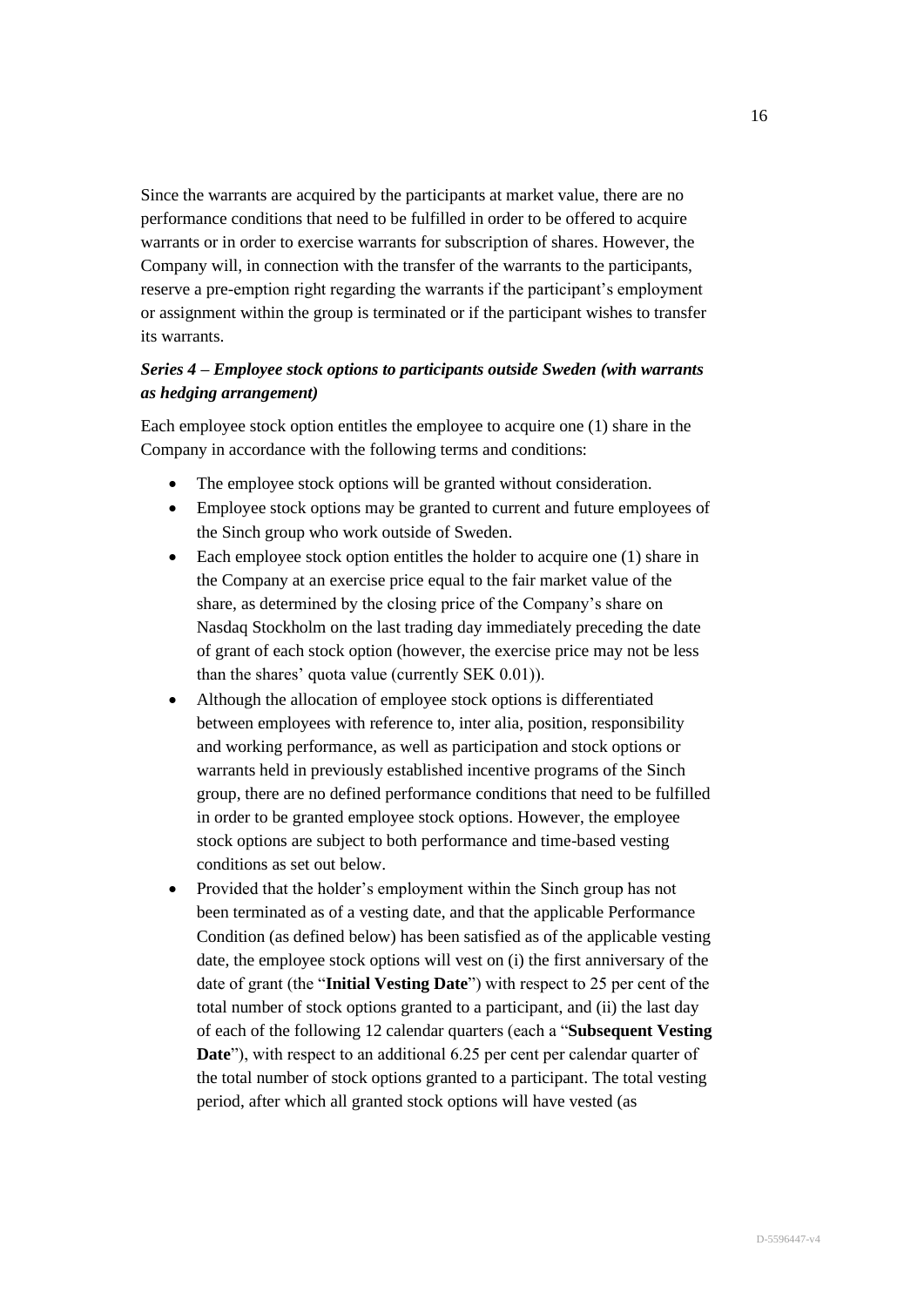applicable), is approximately four (4) years from the date of grant. The employee stock options become exercisable soon after each vesting date.

- In order for the stock options to vest, the Company's consolidated adjusted EBITDA per share must, during a measurement period of between four (4) and twelve (12) calendar quarters as is further described below, have increased by an average of at least 10 per cent during such measurement period, where the change is measured as the sum of the relative change (year-over-year) in adjusted EBITDA per share for each quarter compared to the same quarter in the previous year, and then divided by the number of quarters of the relevant measurement period (the "**Performance Condition**"). The Performance Condition will initially, in respect of the Initial Vesting Date, be measured over a period of four (4) calendar quarters, starting with the calendar quarter immediately preceding the calendar quarter ongoing at the date of grant, after which the measurement period will gradually be increased by one (1) calendar quarter at each Subsequent Vesting Date. The measurement period will however never exceed twelve (12) calendar quarters and will always end on the last day of the last calendar quarter of the measurement period.
- If the applicable Performance Condition is not satisfied as of a vesting date, the stock options concerned will remain unvested and will immediately be deemed forfeited without consideration.
- Upon vesting, unless the employee's employment within the Sinch group ends sooner, employee stock options remain exercisable for a period of five (5) years from the date of grant. In the event the participant is prevented from exercising employee stock options due to the EU Market Abuse Regulation or other applicable laws or internal policies, Sinch's board of directors may prolong the exercise period for such participants with a corresponding period, however not longer than eight  $(8)$  months.
- The detailed terms and conditions for participants in LTI 2022 may differ between countries due to differences in local legislation, however the terms and conditions shall not be more favorable for participants than what is set out in this resolution proposal.

# *Series 5 – Employee stock options to participants in Sweden (with warrants as hedging arrangement)*

Each employee stock option entitles the employee to acquire one (1) share in the Company in accordance with the following terms and conditions:

• The employee stock options will be granted without consideration.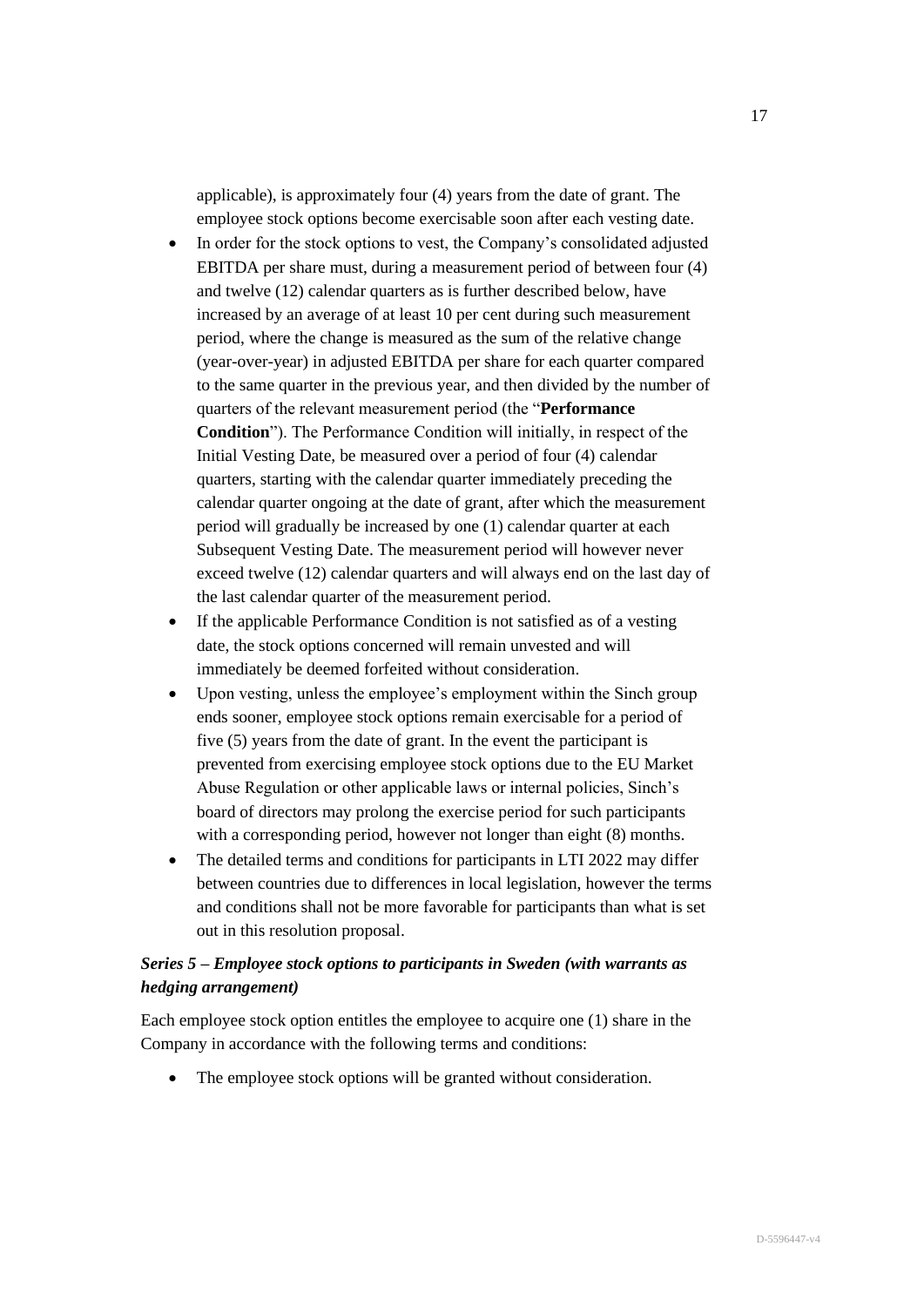- Employee stock options may be granted to current and future employees of the Sinch group (other than members of the group management and selected key personnel) who work in Sweden.
- Each employee stock option entitles the holder to acquire one (1) share in the Company at an exercise price equal to the fair market value of the share, as determined by the closing price of the Company's share on Nasdaq Stockholm on the last trading day immediately preceding the date of grant of each stock option (however, the exercise price may not be less than the shares' quota value (currently SEK 0.01)).
- Although the allocation of employee stock options is differentiated between employees with reference to, inter alia, position, responsibility and working performance, as well as participation and stock options or warrants held in previously established incentive programs of the Sinch group, there are no defined performance conditions that need to be fulfilled in order to be granted employee stock options. However, the employee stock options are subject to both performance and time-based vesting conditions as set out below.
- Provided that the holder's employment within the Sinch group has not been terminated as of a vesting date, and that the applicable Performance Condition (as defined below) has been satisfied as of the applicable vesting date, the employee stock options will vest on (i) the third anniversary of the date of grant (the "**Initial Vesting Date**") with respect to 50 per cent of the total number of stock options granted to a participant, and (ii) the fourth anniversary of the date of grant (the "**Subsequent Vesting Date**"), with respect to 50 per cent of the total number of stock options granted to a participant. The total vesting period, after which all granted stock options will have vested (as applicable), is approximately four (4) years from the date of grant. The employee stock options become exercisable soon after each vesting date.
- In order for the stock options to vest, the Company's consolidated adjusted EBITDA per share must, during a measurement period of twelve (12) calendar quarters as is further described below, have increased by an average of at least 10 per cent during such measurement period, where the change is measured as the sum of the relative change (year-over-year) in adjusted EBITDA per share for each quarter compared to the same quarter in the previous year, and then divided by the number of quarters of the relevant measurement period (the "**Performance Condition**"). The Performance Condition will, with respect to the Initial Vesting Date, be measured over a period of twelve (12) calendar quarters, starting with the calendar quarter immediately preceding the calendar quarter ongoing at the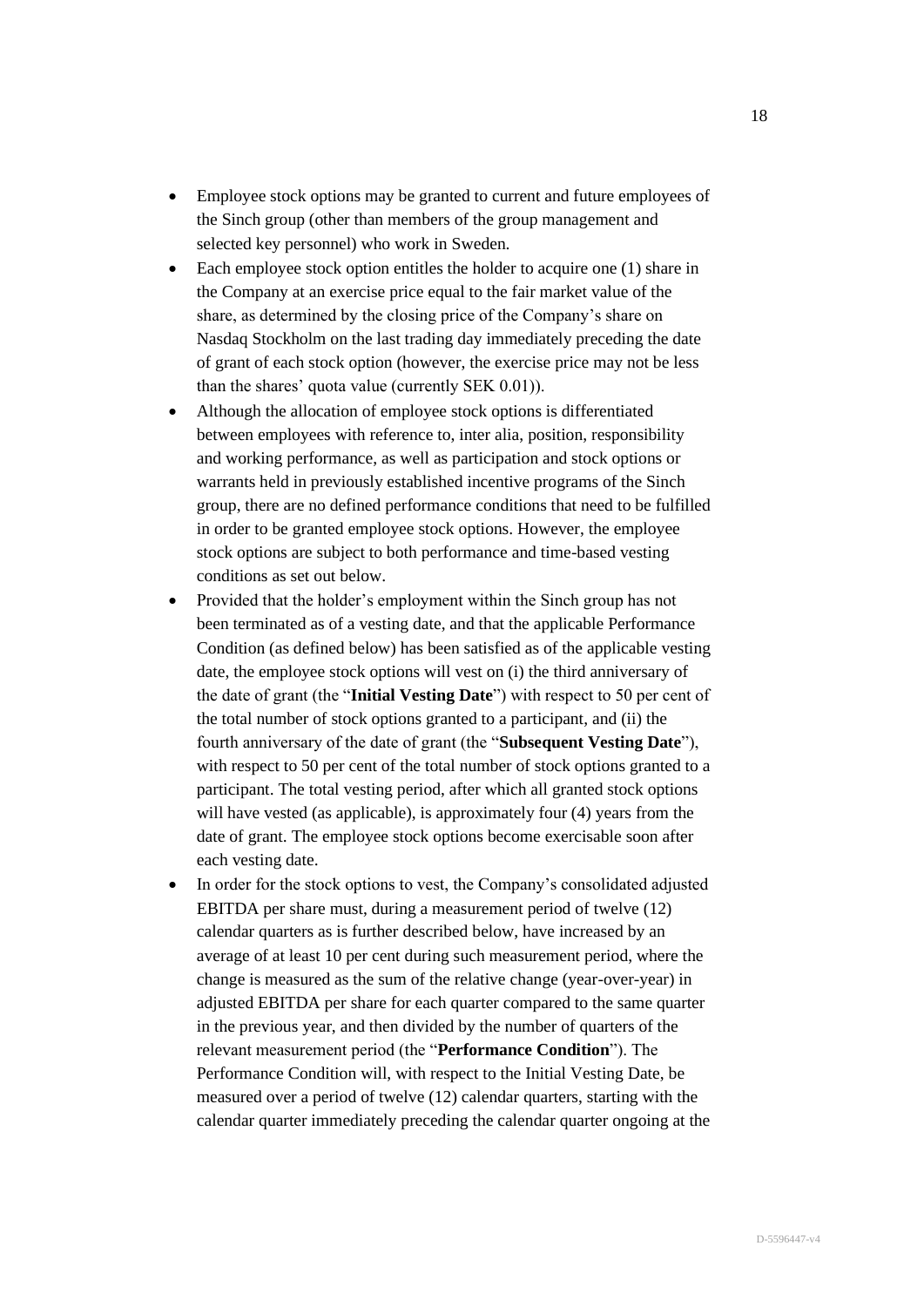date of grant, and with respect to the Subsequent Vesting Date, be measured over a period of twelve (12) calendar quarters, starting with the calendar quarter immediately preceding the calendar quarter ongoing at the first anniversary of the date of grant. The measurement period shall end on the last day of the last calendar quarter of the measurement period.

- If the applicable Performance Condition is not satisfied as of a vesting date, the stock options concerned will remain unvested and will immediately be deemed forfeited without consideration.
- Upon vesting, unless the employee's employment within the Sinch group ends sooner, employee stock options remain exercisable for a period of five (5) years from the date of grant. In the event the participant is prevented from exercising employee stock options due to the EU Market Abuse Regulation or other applicable laws or internal policies, Sinch's board of directors may prolong the exercise period for such participants with a corresponding period, however not longer than eight  $(8)$  months.

#### *Recalculation due to split, consolidation, new share issue etc.*

The exercise price and the number of shares that each warrant or stock option entitles to subscription of shall be recalculated in the event of a split, consolidation, new share issue etc. in accordance with customary re-calculation terms.

# *Allocation of warrants and stock options, limitations in the disposition over the warrants and the right to receive warrants and employee stock options*

The participants' right to acquire warrants or to be granted employee stock options is differentiated between employees with reference to *inter alia* position, responsibility and working performance in the group as well as participation and stock options or warrants held in previously established incentive programs of the Sinch group, in order to achieve an adequate total participation in incentive programs on an individual level. The participants have for this reason been divided into three (3) different categories:

*Category A (not more than 25 persons)* **–** Members of the group management and selected key personnel

*Category B (not more than 50 persons)* – Business unit management and selected key personnel in recent strategic acquisitions

# *Category C (not more than 850 persons)* **–** Other personnel

Warrants may only be transferred to members of group management and selected key personnel working in Sweden. A precondition for being entitled to acquire warrants is that the participant enters into a pre-emption agreement with the Company and that the participant acquires an equal number of warrants of series 1,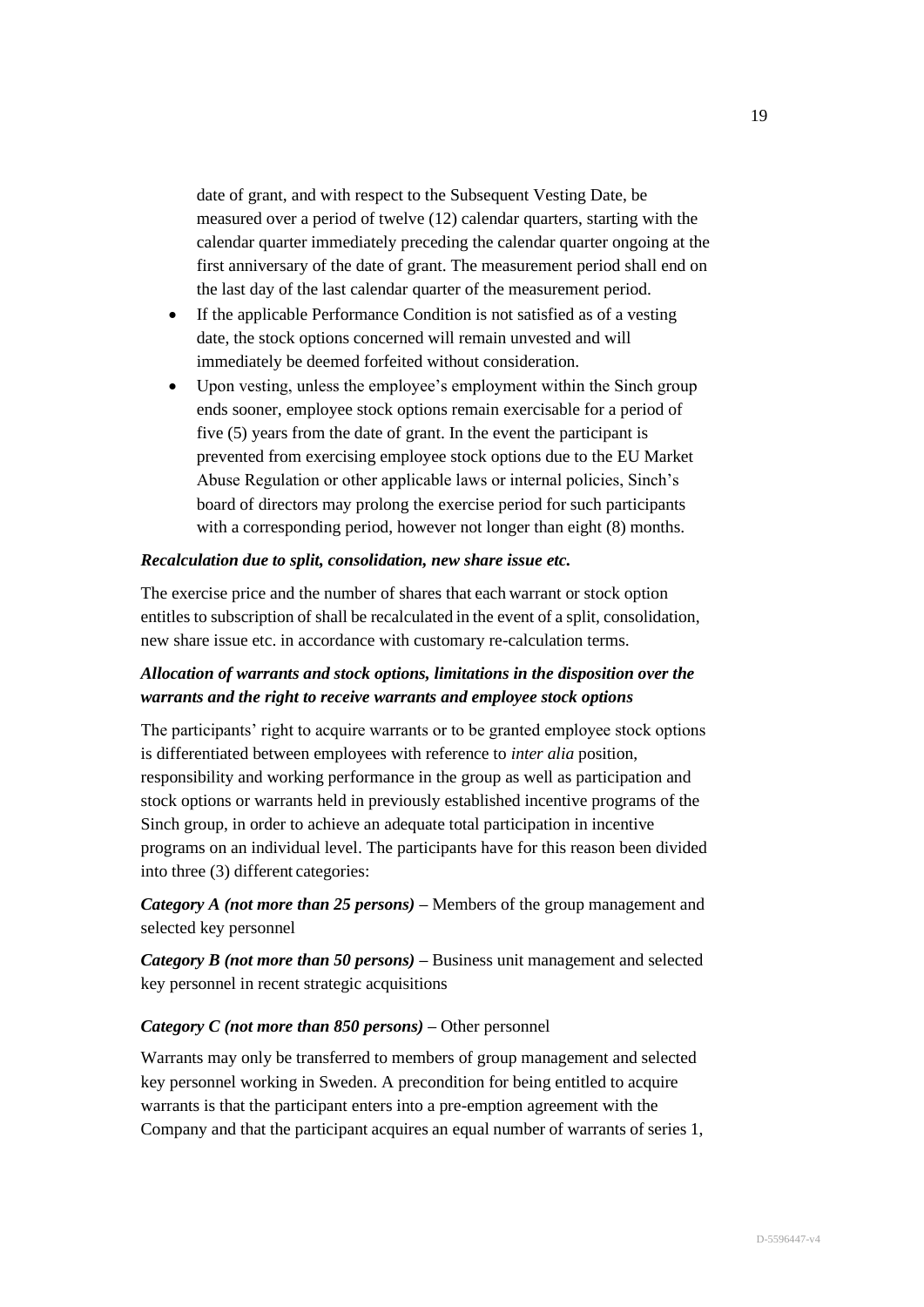2 and 3, respectively. Pre-emption shall be made at market value, to the extent that it does not cause adverse tax consequences. The warrants are otherwise freely transferable. The right to receive employee stock options of series 4 shall be reserved for current and future employees of the Sinch group who work outside of Sweden, and employee stock options of series 5 shall be reserved for current and future employees (excluding group management and selected key personnel) who work in Sweden.

**Category Maximum number of warrants/stock options for each participant (including from previous incentive programs) Maximum number of warrants/stock options within the category Category A (maximum 25 persons)** 800,000 5,000,000 **Category B (maximum 50 persons)** 300,000 7,500,000 **Category C (maximum 850 persons)** 150,000 12,500,000 **Total maximum Category A, B and C** N/A 25,000,000

The below allocation principles apply to the grant of warrants/stock options within each of the categories set out above.

When calculating the maximum number of stock options or warrants for each category and participant for the purposes of the allocation principles set out above, the Company shall only include warrants and employee stock options that are or may become exercisable.

In the event that all warrants and/or stock options within one or more categories are not transferred, such non-transferred warrants/stock options may be offered to employees in other categories. The maximum number of warrants and/or stock options per person within each category as set out above may however not be exceeded for any individual. Warrants may be transferred and stock options may be granted on one or more occasion.

Neither the Company's board members, nor the founders, shall be eligible to participate in LTI 2022.

*Proposal regarding issue of warrants series 1–3 (item (b))*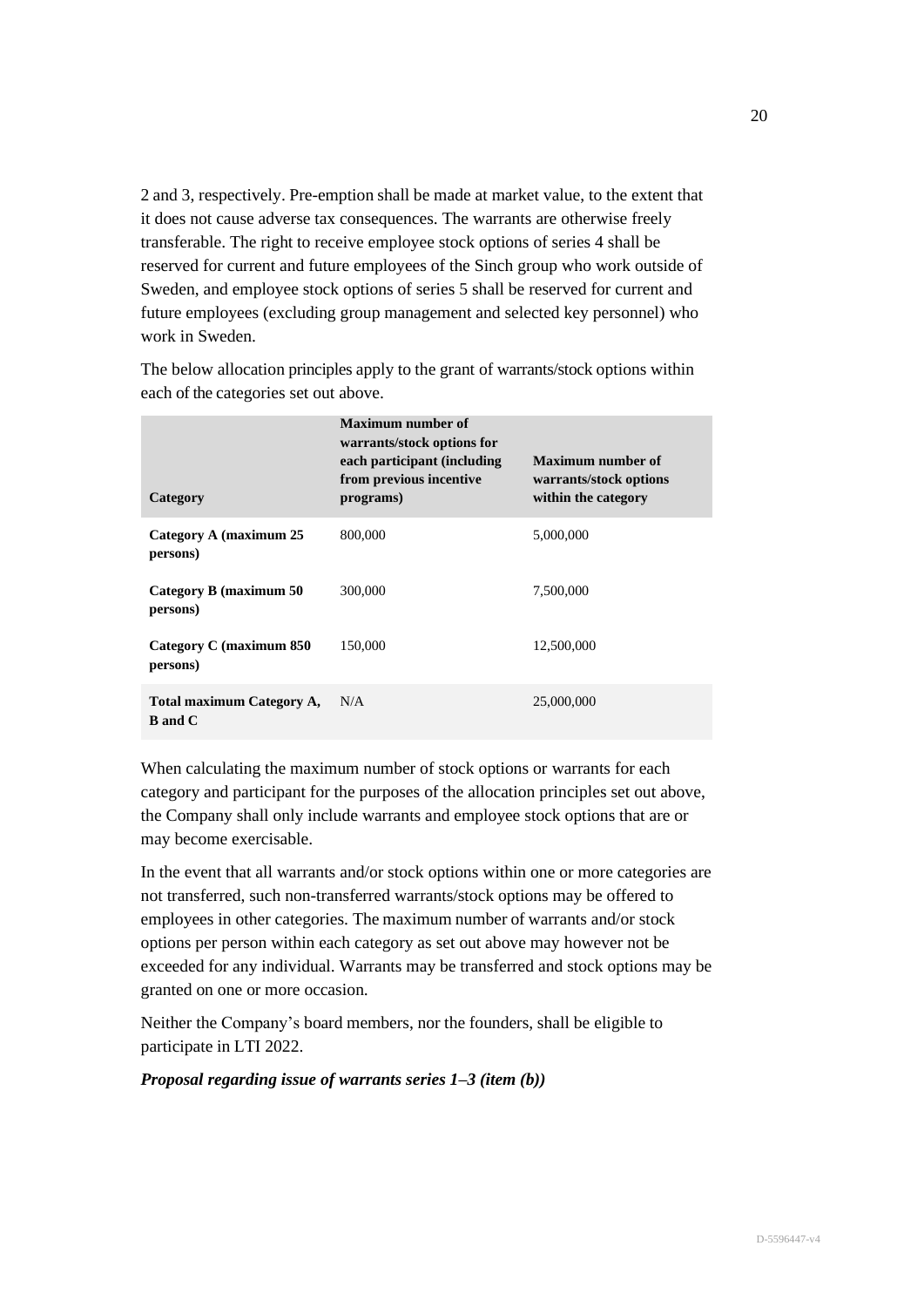The board of directors proposes that the Company shall issue not more than 1,500,000 warrants for subscription of shares, whereof not more than 500,000 warrants in series 1, not more than 500,000 warrants in series 2 and not more than 500,000 warrants in series 3, whereby the Company's share capital may be increased by not more than SEK 15,000 at full exercise of the warrants for subscription of shares, corresponding to approximately 0.18 per cent of the estimated share capital in the Company as of the date of the annual general meeting, being SEK 8,331,966.88.

The right to subscribe for the warrants shall, with deviation from the shareholders' preferential rights, only vest in the Subsidiary, with the right and obligation to dispose of the warrants as described further above. Each warrant entitles the holder to subscribe for one (1) share in the Company. The warrants will be issued without consideration to the Subsidiary.

In order to fulfil the commitments arising from LTI 2022, the board of directors proposes that the general meeting authorizes that the Subsidiary may assign warrants to a third party, or in another way dispose over the warrants, in accordance with the above.

Detailed resolution proposals for each of the respective issues of warrants series 1, 2 and 3, including complete terms and conditions for the warrants, are set out in set out in the board of directors' complete proposal (including its appendices).

# *Proposal regarding issue of warrants series 4 (item (c))*

The board of directors proposes that the Company shall issue not more than 21,600,000 warrants in series 4, whereby the Company's share capital may be increased by not more than SEK 216,000 at full exercise of the warrants for subscription of shares, corresponding to approximately 2.59 per cent of the estimated share capital in the Company as of the date of the annual general meeting, being SEK 8,331,966.88.

The right to subscribe for the warrants shall, with deviation from the shareholders' preferential rights, only vest in the Subsidiary, with the right and obligation to dispose of the warrants as further described above. Each warrant entitles the holder to subscribe for one (1) share in the Company during the period from and including 9 June 2023 up to and including 9 June 2028, at an exercise price equal to the shares' quota value (currently SEK 0.01). The warrants shall be issued to the Subsidiary without consideration.

In order to fulfil the commitments arising from LTI 2022, the board of directors proposes that the general meeting authorizes that the Subsidiary may transfer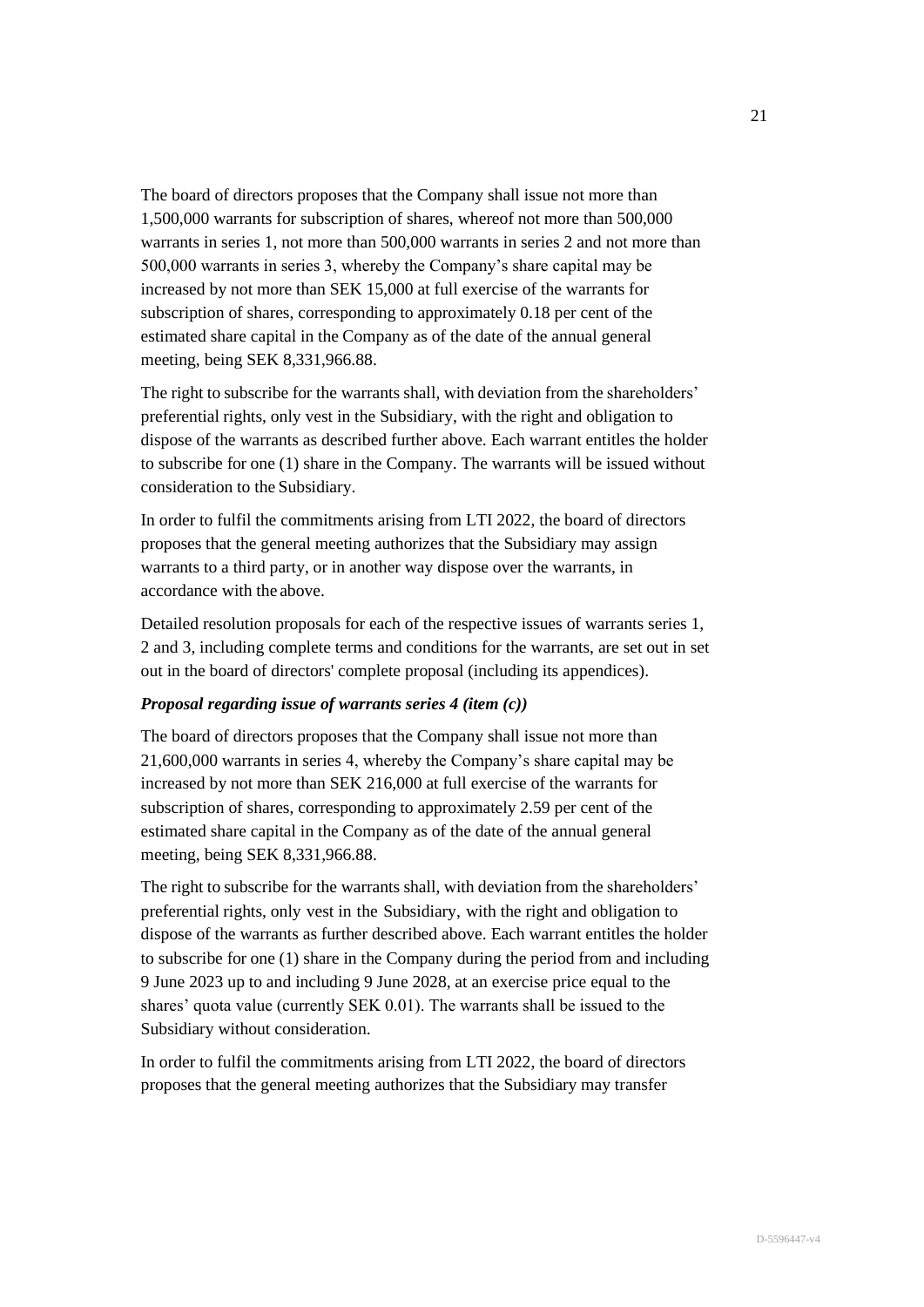warrants to a third party, or otherwise dispose over the warrants, in accordance with the above.

A detailed resolution proposal for the issue of warrants series 4, including complete terms and conditions for the warrants, is set out in set out in the board of directors' complete proposal (including its appendices).

# *Proposal regarding issue of warrants series 5 (item (d))*

The board of directors proposes that the Company shall issue not more than 1,900,000 warrants in series 5, whereby the Company's share capital may be increased by not more than SEK 19,000 at full exercise of the warrants for subscription of shares, corresponding to approximately 0.23 per cent of the estimated share capital in the Company as of the date of the annual general meeting, being SEK 8,331,966.88.

The right to subscribe for the warrants shall, with deviation from the shareholders' preferential rights, only vest in the Subsidiary, with the right and obligation to dispose of the warrants as further described above. Each warrant entitles the holder to subscribe for one (1) share in the Company during the period from and including 9 June 2023 up to and including 9 June 2028, at an exercise price equal to the shares' quota value (currently SEK 0.01). The warrants shall be issued to the Subsidiary without consideration.

In order to fulfil the commitments arising from LTI 2022, the board of directors proposes that the general meeting authorizes that the Subsidiary may transfer warrants to a third party, or otherwise dispose over the warrants, in accordance with the above.

A detailed resolution proposal for the issue of warrants series 5, including complete terms and conditions for the warrants, is set out in set out in the board of directors' complete proposal (including its appendices).

# *Market value of warrants*

Based on a market value of the underlying share of SEK 40.0, the market value of the warrants of series 1–3 is, in accordance with a preliminary valuation made by PwC, respectively, SEK 7.6, SEK 8.1 and SEK 9.0 per warrant of series 1, 2 and 3, assuming an exercise price of, respectively, SEK 52.0, SEK 56.0 and SEK 60.0 per share. The Black & Scholes valuation model has been used for the preliminary valuation of the warrants, assuming a risk-free interest of, respectively, 1.10, 1.24 and 1.42 per cent for warrants of series 1, 2 and 3, and an estimated volatility during the term of the warrants of approximately 38 per cent.

# *Costs*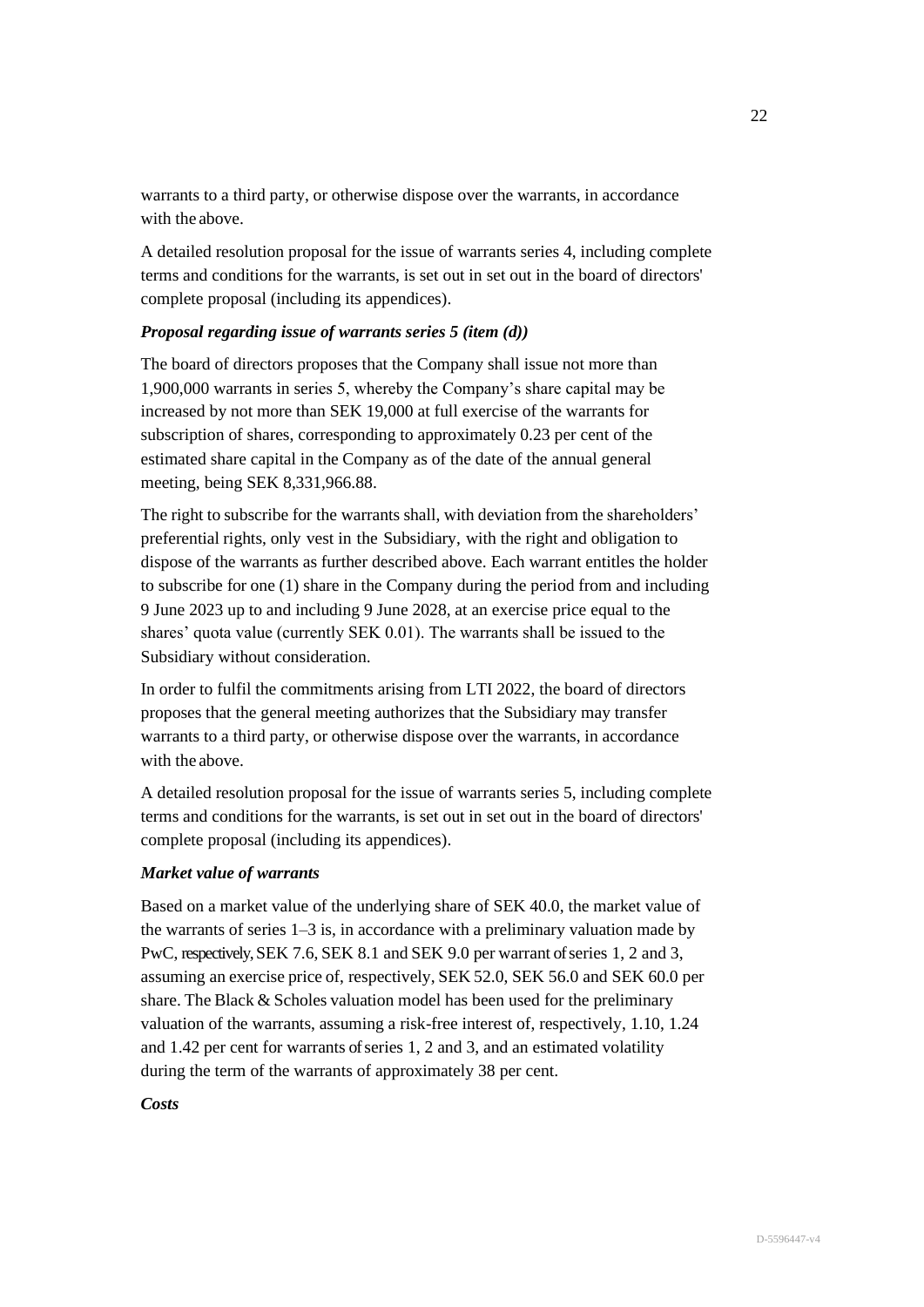Given that the warrants of series 1–3 shall be transferred at a price corresponding to the market value of the warrants, the Company estimates that no social security costs will arise for the Company in connection with the transfer of warrants to the participants. Neither should any social security costs arise in connection to the exercise of the warrants.

The employee stock options series 4 and 5 are expected to incur accounting costs (accounted for in accordance with the accounting standard IFRS 2) as well as social security costs during the term of the stock options. According to IFRS 2, the employee stock option costs shall be recorded as a personnel expense in the income statement during the vesting period. The total costs for employee stock options series 4 and 5, calculated in accordance with IFRS 2, are estimated to amount to approximately SEK 211.0 million during the term of the program (excluding social security costs). The estimated costs have been calculated based on, *inter alia*, the following assumptions: (i) a market price of the Company's share of SEK 40.0 at the time of grant, (ii) an estimated future volatility in respect of the Company's share during the term of the stock options of 38 per cent, (iii) that the maximum number of stock options encompassed by this resolution proposal are granted to participants, (iv) expected time to exercise in accordance with IFRS 2, (v) an annual turnover of personnel of approximately 11 per cent based on historical data, and (vi) that all vested stock options are exercised. Social security costs, which are expected to arise primarily in connection to the exercise of stock options, are estimated to amount to approximately SEK 26.6 million during the term of the program, based on *inter alia* the assumptions set out under items (i)–(vi) above as well as an average social security rate of 5.3 per cent and an annual increase in the market price of the Company's share of 15 per cent during the vesting period.

Other costs related to the LTI 2022, including *inter alia* expenses related to fees to external advisors, external appraiser and administration of the incentive program, are estimated to amount to approximately SEK 2 million during the term of the program.

Based on the assumptions set out above, the total costs of the LTI 2022 are estimated to approximately SEK 239.6 million in total during the term of the program.

These costs shall be seen in relation to the total employee benefits expenses of the Sinch group, which during the financial year 2021 amounted to SEK 1,837 million. Pro forma employee benefits expenses of the Sinch group including all acquired companies during the financial year 2021 amounted to approximately SEK 3,105 million.

# *Dilution*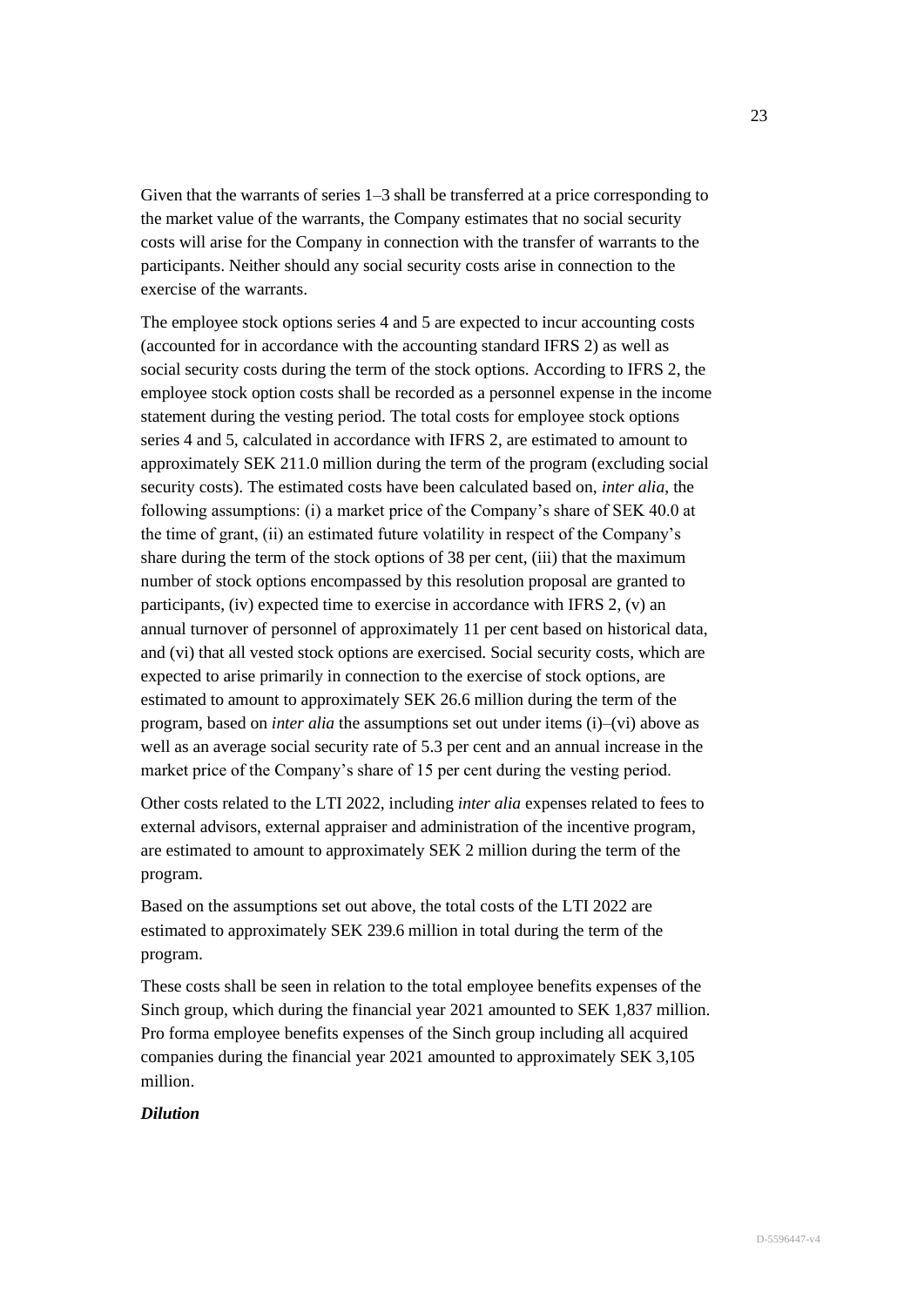If all warrants/stock options within the frame of LTI 2022 are transferred or granted to participants and if all warrants/stock options are exercised, up to 25,000,000 shares may be issued, equivalent to a maximum dilution of approximately 2.9 per cent of the shares and votes of the Company. Upon full exercise of the warrants, the Company's share capital will increase with SEK 250,000. Together with warrants and stock options which have been transferred or granted to participants in LTI 2018, LTI 2019, LTI 2020, LTI II 2020, LTI 2021 and LTI II 2021 and which have not yet been exercised for subscription or acquisition of shares as of the date of this resolution proposal, the maximum dilution will amount to 5.4 per cent of the shares and votes of the Company. The dilution calculations have been based on the maximum number of shares and votes which may be issued upon exercise of warrants and stock options, divided by the total number of shares and votes in the Company after such issues (based on the estimated number of shares issued in the Company as of the date of the annual general meeting, being 833,196,688 shares).

#### *Motivation in respect of series 4 stock option vesting and exercise conditions*

According to the Rules on Remuneration laid down by the Swedish Corporate Governance Board (Sw. *Kollegiet för svensk bolagsstyrning*), the vesting period, or the period between the date of grant until the date when a warrant or stock option may be exercised shall, as a general rule, not be shorter than three (3) years and any deviations from this general rule shall be justified. As set out further above, vesting of series 4 employee stock options will start on the first anniversary of the date of grant of the stock options to participants, and on the third anniversary of the date of grant, up to 75 per cent of the employee stock options granted to a participant may have vested (provided that all applicable vesting conditions have then been fulfilled). Further, the vested stock options become exercisable soon after they have vested. The reason for applying such terms, which are not in line with the recommendations of the Swedish Corporate Governance Board as set out above, is that the board of directors of the Company consider such terms to be in line with market practice for employee stock option programs in most of the countries where the intended participants in series 4 of LTI 2022 operate. It is therefore, in the opinion of the board of directors, in the best interest of the Company and its shareholders to apply such terms in order to fulfil the objectives of LTI 2022.

#### *Preparation of the proposal*

This proposal in respect of LTI 2022 has been prepared by the Company's remuneration committee and board of directors in consultation with external advisers.

#### *The reason for the deviation from the shareholders' preferential rights*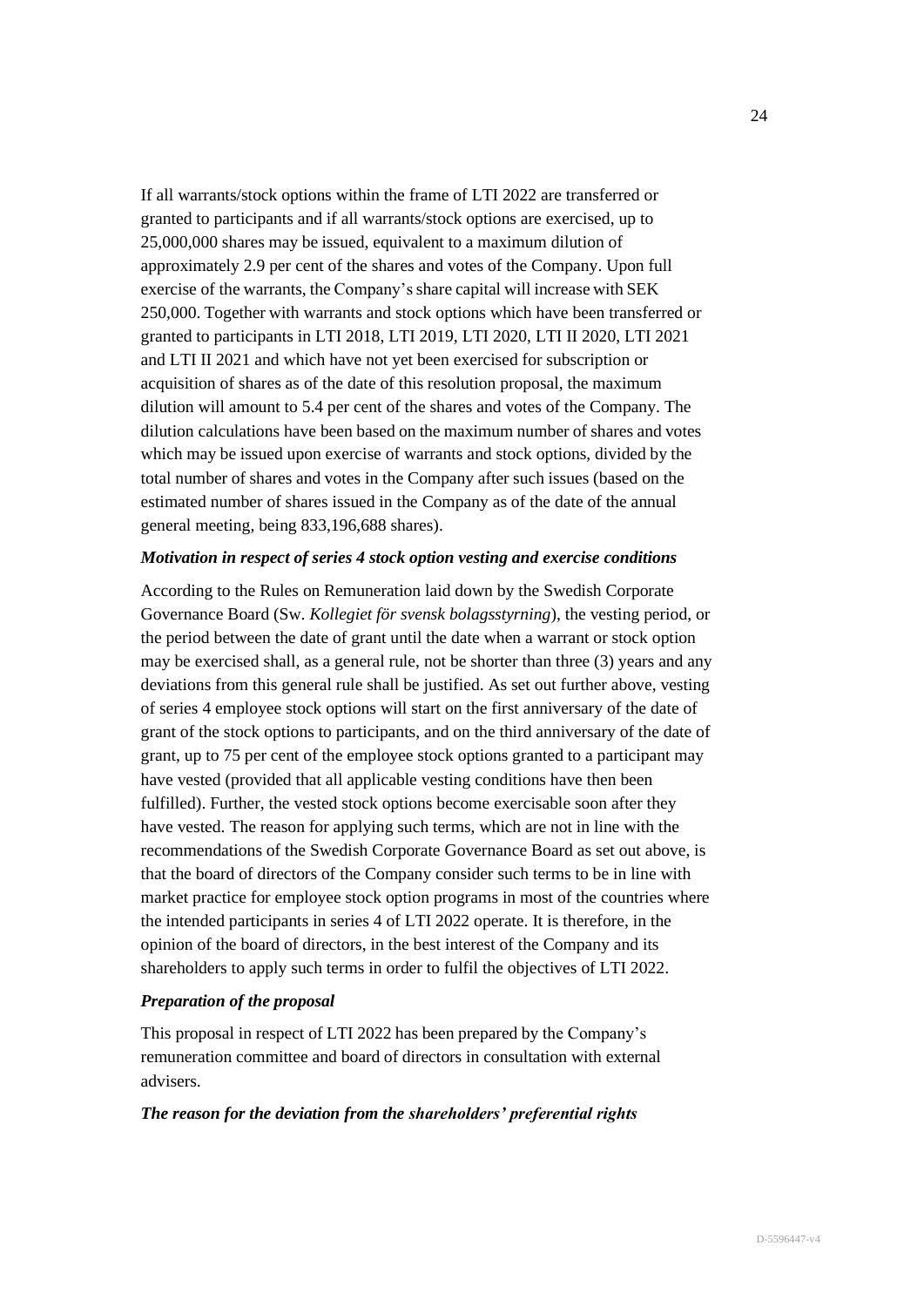The reason for the deviation from the shareholders' preferential rights is to implement LTI 2022.

## *Authorization*

It is proposed that the board of directors, or a person appointed by the board of directors, shall be authorized to make such minor adjustments to this resolution that may be required for the registration with the Swedish Companies Registration Office (Sw. *Bolagsverket*) and Euroclear Sweden AB, and that the board of directors shall have the right to undertake minor adjustments to the incentive program due to applicable foreign rules and laws.

### *Overview of outstanding incentive programs*

Since the Company's IPO in 2015, the Company has implemented several sharerelated incentive programs, of which one program, LTI 2016, has reached full maturity with no more outstanding stock options or warrants. An overview of all outstanding incentive programs is included in the table below.

| Progra<br>m        | Total #<br>of shares<br>at<br><b>AGM/E</b><br>GM | Size of<br>program       | <b>Estimate</b><br>d<br>dilution<br>(%) | <b>Invested</b><br>and<br>subscrib<br>ed | <b>Invested</b><br>and<br>subscribe<br>d / Size<br>of<br>program | <b>Exercise</b><br>d (to<br>date) | <b>Exercise</b><br>d / Size<br>of<br>program | Outstand<br>ing | Outstand<br>ing / Size<br>of<br>program | <b>Exercise</b><br>$d +$<br>Outstand<br>ing | <b>Exercise</b><br>d and<br>outstan./<br>Size of<br>program |
|--------------------|--------------------------------------------------|--------------------------|-----------------------------------------|------------------------------------------|------------------------------------------------------------------|-----------------------------------|----------------------------------------------|-----------------|-----------------------------------------|---------------------------------------------|-------------------------------------------------------------|
| 2016               | 486,486,                                         | 15,000,                  | 2.99%                                   | 12,157,                                  | 81%                                                              | 9,581,70                          | 64%                                          |                 | $0\%$                                   | 9,581,70                                    | 64%                                                         |
|                    | 450                                              | 000                      |                                         | 000                                      |                                                                  | 0                                 |                                              |                 |                                         | $\Omega$                                    |                                                             |
| 2018               | 536,020,                                         | 15,000,                  | $2.72\%$                                | 13,809,                                  | 92%                                                              | 5,378,85                          | 36%                                          | 7,456,35        | 50%                                     | 12,835,2                                    | 86%                                                         |
|                    | 890                                              | 000                      |                                         | 200                                      |                                                                  | 0                                 |                                              | $\Omega$        |                                         | 00 <sup>°</sup>                             |                                                             |
| 2019               | 536,020,                                         | 5,100,0                  | $0.94\%$                                | 3,260,0                                  | 64%                                                              | $\overline{a}$                    | $0\%$                                        | 2,410,00        | 47%                                     | 2,410,00                                    | 47%                                                         |
|                    | 890                                              | 00 <sup>°</sup>          |                                         | $00\,$                                   |                                                                  |                                   |                                              |                 |                                         | $\Omega$                                    |                                                             |
| 2020 I             | 588,747,                                         | 5,800,0                  | $0.98\%$                                | 3,281,0                                  | 57%                                                              | 179,400                           | 3%                                           | 2,652,40        | 46%                                     | 2,831,80                                    | 49%                                                         |
|                    | 510                                              | 00 <sup>°</sup>          |                                         | 00 <sup>1</sup>                          |                                                                  |                                   |                                              | 0               |                                         | 0                                           |                                                             |
| 2020 II            | 599,859,                                         | 4,702,6                  | 0.78%                                   | 4,228,8                                  | 90%                                                              |                                   | $0\%$                                        | 3,995,20        | 85%                                     | 3,995,20                                    | 85%                                                         |
|                    | 340                                              | 00 <sup>°</sup>          |                                         | 90                                       |                                                                  |                                   |                                              | 0               |                                         | 0                                           |                                                             |
| 2021 I             | 650,235,                                         | 3,230,0                  | $0.49\%$                                | 3,118,5                                  | 97%                                                              |                                   | $0\%$                                        | 3,010,36        | 93%                                     | 3,010,36                                    | 93%                                                         |
|                    | 020                                              | 00 <sup>°</sup>          |                                         | 50                                       |                                                                  |                                   |                                              | 0               |                                         | 0                                           |                                                             |
| 2021 II            | 727,163,                                         | 3,210,0                  | $0.44\%$                                | 3,049,9                                  | 95%                                                              |                                   | $0\%$                                        | 3,022,11        | 94%                                     | 3,022,11                                    | 94%                                                         |
|                    | 370                                              | 00 <sup>°</sup>          |                                         | 19                                       |                                                                  |                                   |                                              |                 |                                         |                                             |                                                             |
| <b>Total</b>       |                                                  | 52,042,<br>600           |                                         |                                          |                                                                  | 15,139,9<br>50                    | 29%                                          | 22,546,4<br>27  | 43%                                     | 37,686,3<br>77                              | 72%                                                         |
| <b>LTI</b><br>anaa | 833<br>$-1112 - 4$                               | 25,000,0<br>$\mathbf{a}$ | 2.91%                                   |                                          |                                                                  |                                   |                                              |                 |                                         |                                             |                                                             |

**2022 million\* 00**

*Note: The total number of shares at AGM/EGM, size of program, and estimated dilution has been recalculated due to a share split. \* Based on 833,196,688 shares outstanding.*

*LTI 2018.* An annual general meeting held on 18 May 2018 approved the board's proposal regarding an incentive program for key employees and resolution to issue of not more than 1,500,000 warrants and resolution of approving transfer of warrants. In total, 1,500,000 warrants were subscribed by the Subsidiary and 1,380,920 warrants and employee stock options have been acquired by or granted to participants. No more warrants or employee stock options will be offered out of LTI 2018. Each warrant and employee stock option entitles the holder to subscribe for ten (10) shares each (after recalculation due to the 2021 share split). The exercise price is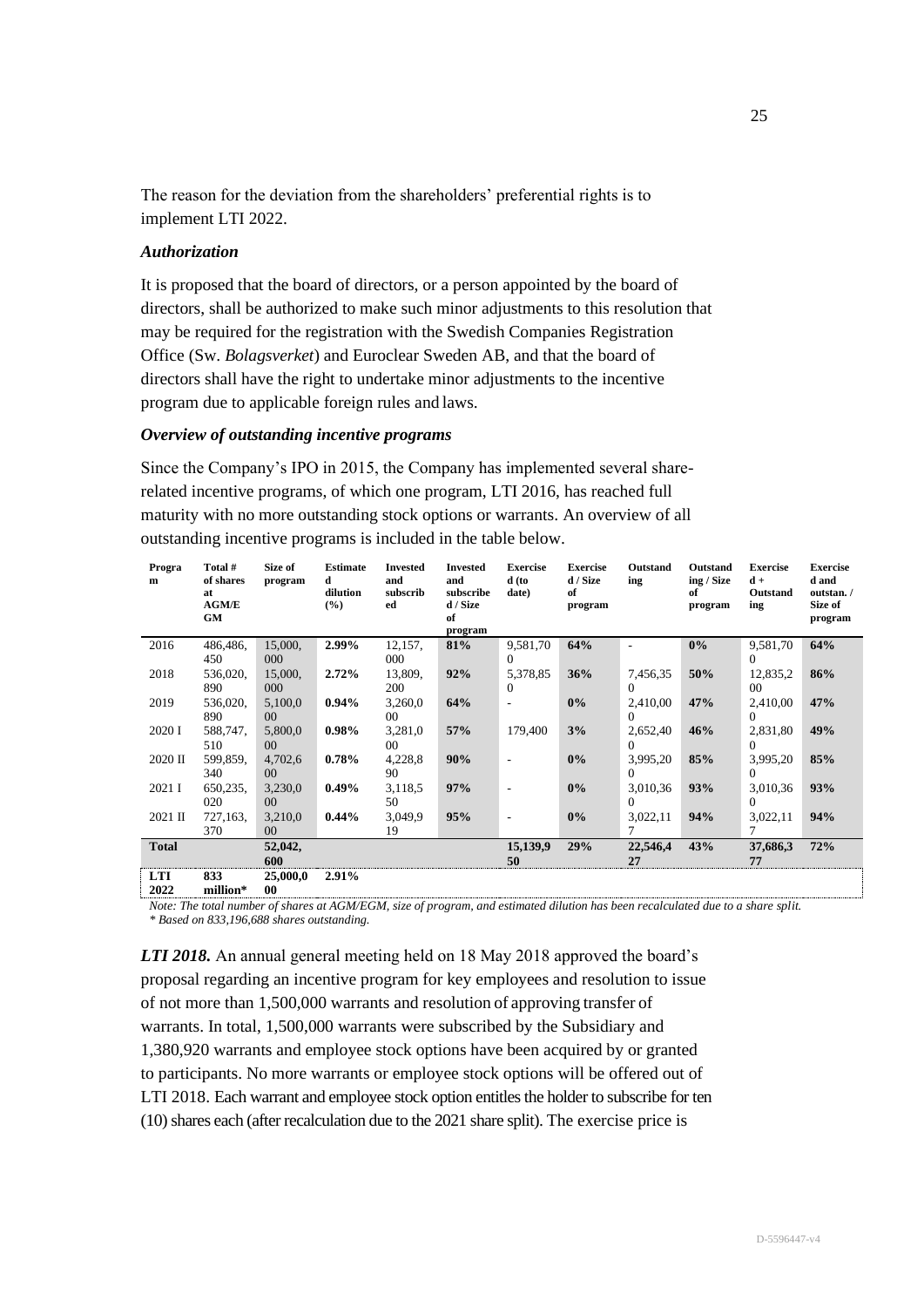SEK 9.13 per share (after recalculation due to the 2021 share split). Upon exercise of all outstanding warrants and employee stock options that have been acquired by or granted to participants, a maximum of 7,456,350 shares (after recalculation due to the 2021 share split) in the Company may be issued, equivalent of a dilution of approximately 0.89 per cent.

*LTI 2019.* An annual general meeting held on 17 May 2019 approved the board's proposal regarding an incentive program for key employees and resolution to issue not more than 510,000 warrants and resolution of approving transfer of warrants. In total, 510,000 warrants were subscribed by the Subsidiary and 326,000 warrants and employee stock options have been acquired by or granted to participants. Each warrant and employee stock option entitles the holder to subscribe for ten (10) shares each (after recalculation due to the 2021 share split). The exercise price is SEK 17.41 per share (after recalculation due to the 2021 share split). Upon exercise of all outstanding warrants and employee stock options that have been acquired by or granted to participants, a maximum of 2,410,000 shares (after recalculation due to the 2021 share split) in the Company will be issued, equivalent to a dilution of approximately 0.29 per cent.

*LTI 2020.* An annual general meeting held on 15 May 2020 approved the board's proposal regarding an incentive program for senior executives and key employees and resolution to issue not more than 580,000 warrants and resolution of approving transfer of warrants. In total, 580,000 warrants were subscribed by the Subsidiary and 327,800 warrants and employee stock options have been acquired by or granted to participants. Each warrant and employee stock option entitles the holder to subscribe for ten (10) shares each (after recalculation due to the 2021 share split). The exercise price of warrants and stock options series 1–6 is SEK 60.20 per share (after recalculation due to the 2021 share split). As regards series 7, stock options have been granted on three different occasions; in June 2020, November 2020 and February 2021. Consequently, the exercise price for stock options series 7 (which shall be equal to the fair market value of the share, as determined by the closing price of the Company's share on Nasdaq Stockholm on the last trading day immediately preceding the date of grant of each stock option) varies and has been set to, respectively, SEK 62.40 per share (984,000 shares), SEK 104 per share (1,123,900 shares) and SEK 142.20 per share (300,000 shares) (each after recalculation due to the 2021 share split). Upon full exercise of all outstanding warrants and employee stock options that have been acquired by or granted to participants, a maximum of 2,652,400 shares (after recalculation due to the 2021 share split) will be issued in the Company, equivalent of a dilution of approximately 0.32 per cent.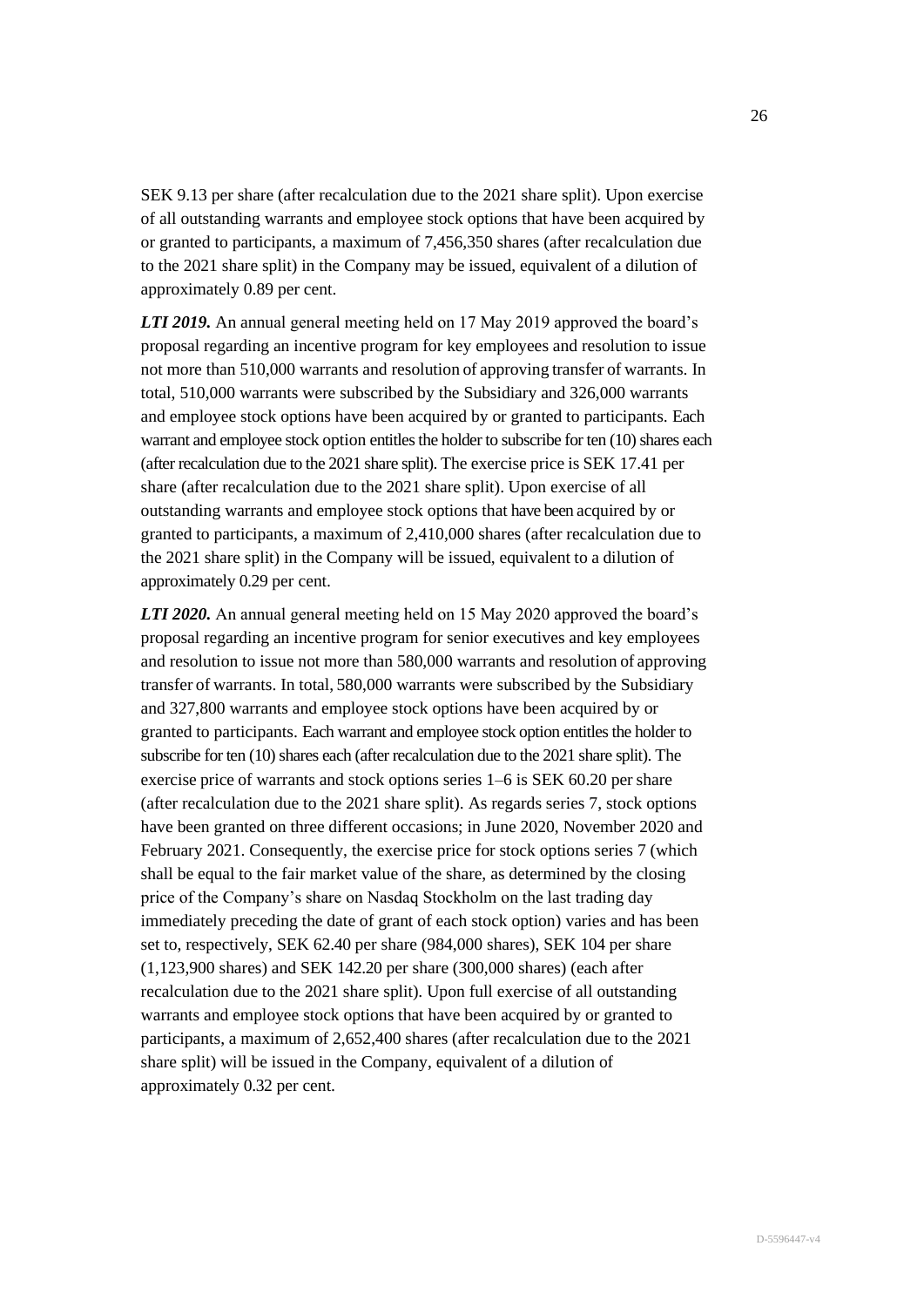*LTI II 2020.* An extraordinary general meeting held on 27 November 2020 approved the board's proposal regarding an incentive program for senior executives and key employees and resolution to issue not more than 470,260 warrants and resolution of approving transfer of warrants. In total, 470,260 warrants were subscribed by the Subsidiary and 422,889 warrants and employee stock options have been acquired by or granted to participants. No warrants or employee stock options under the LTI II 2020 have been exercised as of the date of this resolution proposal, and no more warrants or stock options will be offered out of LTI II 2020. Each warrant and employee stock option entitles the holder to subscribe for ten (10) shares each (after recalculation due to the 2021 share split). The exercise price is SEK 136.10 per share (after recalculation due to the 2021 share split) subscribed by exercise of warrants of series 1–3. As regards series 4, employee stock options have been granted on three different occasions; in November 2020, December 2020 and February 2021. Consequently, the exercise price for employee stock options series 4 (which shall be equal to the fair market value of the share, as determined by the closing price of the Company's share on Nasdaq Stockholm on the last trading day immediately preceding the date of grant of each stock option) varies and has been set to, respectively, SEK 104 per share (3,562,190 shares), SEK 120.60 per share (97,510 shares) and SEK 142.20 per share (141,500 shares) (each after recalculation due to the 2021 share split). Upon exercise of all outstanding warrants and employee stock options that have been acquired by or granted to participants, a maximum of 3,995,200 shares (after recalculation due to the 2021 share split) in the Company will be issued, equivalent to a dilution of approximately 0.48 per cent.

*LTI 2021.* An annual general meeting held on 18 May 2021 approved the board's proposal regarding an incentive program for members of the group management, selected key employees and other employees and resolution to issue not more than 323,000 warrants and resolution of approving transfer of warrants. In total, 323,000 warrants were subscribed by the Subsidiary and 311,855 warrants and employee stock options have been acquired by or granted to participants. Each warrant and stock option entitles the holder to subscribe for ten (10) shares each (after recalculation due to the 2021 share split). The exercise price of warrants in series 1-3 is, respectively, SEK 140.07 per share, SEK 152.80 per share and SEK 165.53 per share. As regards series 4, employee stock options have been granted on three different occasions; in December 2021, January 2022 and February 2022. Consequently, the exercise price for employee stock options series 4 (which shall be equal to the fair market value of the share, as determined by the closing price of the Company's share on Nasdaq Stockholm on the last trading day immediately preceding the date of grant of each stock option) varies and has been set to, respectively, SEK 153,85 per share (1,312,300 shares), SEK 158.65 per share (177,900 shares) and SEK 102.15 per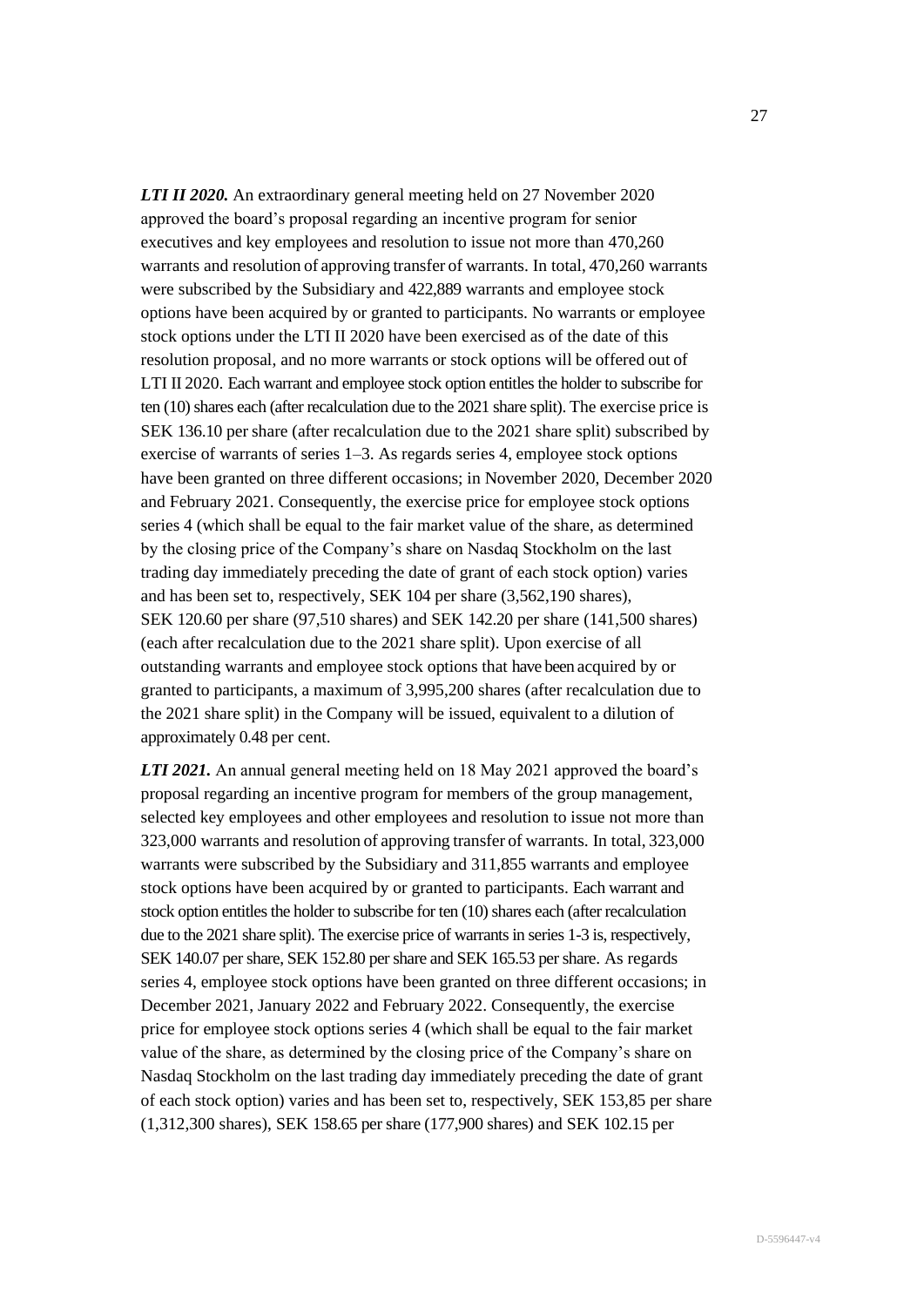share (1,291,590 shares) (each after recalculation due to the 2021 share split). Upon exercise of all outstanding warrants and employee stock options that have been acquired by or granted to participants, a maximum of 3,010,360 shares (after recalculation due to the 2021 share split) in the Company will be issued, equivalent to a dilution of approximately 0.36 per cent.

*LTI II 2021.* An extraordinary general meeting held on 26 October 2021 approved the board's proposal regarding an incentive program for members of the group management, selected key employees and other employees outside of Sweden, and resolution to issue not more than 3,210,000 warrants and resolution of approving transfer of warrants. In total, 3,022,117 employee stock options have been granted to participants. Each employee stock option entitles the holder to subscribe for one (1) share. No employee stock options under LTI II 2021 have been exercised as of the date of this resolution proposal. Stock options have been granted on two different occasions, in December 2021 and February 2022. Consequently, the exercise price for the employee stock options (which shall be equal to the fair market value of the share, as determined by the closing price of the Company's share on Nasdaq Stockholm on the last trading day immediately preceding the date of grant of each stock option) varies and has been set to, respectively, SEK 102.15 per share (2,143,676 shares) and SEK 94.10 per share (878,441 shares). Upon exercise of all outstanding employee stock options that have been, or may be, acquired or granted to participants in LTI II 2021, a maximum of 3,022,117 shares in the Company will be issued, equivalent of a dilution of approximately 0.36 per cent.

The dilution calculations above have been based on the maximum number of shares and votes which may be issued upon exercise of outstanding warrants and stock options, divided by the total number of shares and votes in the Company after such issues (based on the estimated number of shares issued in the Company as of the date of the annual general meeting, being 833,196,688 shares).

# **Majority requirements**

The resolutions under items 15 and 16, respectively, above are valid only if the resolutions are supported by shareholders representing at least two thirds (2/3) of the votes cast as well as of the shares represented at the annual general meeting. The resolution under item 17 above is valid only if the resolution is supported by shareholders representing at least nine tenths (9/10) of the votes cast as well as the shares represented at the annual general meeting.

### **Available documents**

The complete proposals, together with ancillary documentation, will be made available at the Company's offices, Lindhagensgatan 74, SE-112 18, Stockholm, in